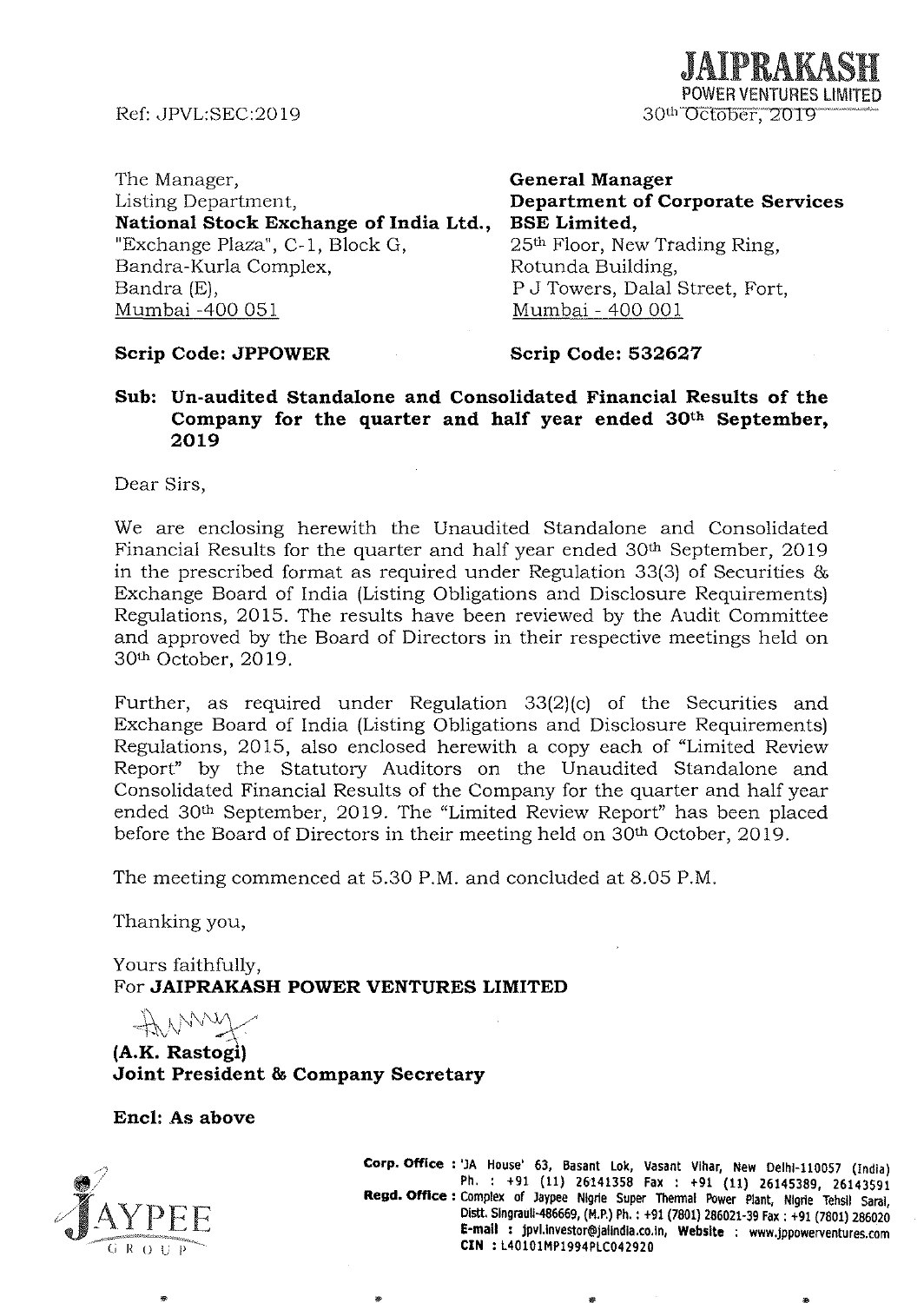## **JAIPRAKASH**

POWER VENTURES LIMITED<br>Regd. Office : Complex of Jaypes Nigete Super Thermal Power Plant. Nigrie, Tensil Saral, District Sleggauli - 486 669, [Madhya Pradesh)<br>Corporate Office: "Ja House" 63, Basant Lok, Vasant Vine, New D

STATEMENT OF STANDALONE & CONSOLIDATED UNAUDITED FINANCIAL RESULTS FOR THE QUARTER / HALF YEAR ENDED 30TH SEPTEMBER, 2019

|              |                                                                                                                                 |            |                          |                     |                         |                |                         |               |                  |                  |                |                     | Rs in Lakhs except Shares and EPS |
|--------------|---------------------------------------------------------------------------------------------------------------------------------|------------|--------------------------|---------------------|-------------------------|----------------|-------------------------|---------------|------------------|------------------|----------------|---------------------|-----------------------------------|
|              |                                                                                                                                 |            |                          | Standalone          |                         |                |                         |               | Consolidated     |                  |                | Standalone          | Consolidated                      |
| Particulars  |                                                                                                                                 |            | Quarter Ended            |                     | <b>Six Months Ended</b> |                |                         | Quarter Ended |                  | Six Months Ended |                | Previous Year Ended |                                   |
|              |                                                                                                                                 | 30.09.2019 | 30.06.2019               | 30.09.2018          | 30.09.2019              | 30.09.2018     | 30.09.2019              | 30.06.2019    | 30.09.2018       | 30.09.2019       | 30,09,2018     | 31.03.2019          |                                   |
|              |                                                                                                                                 | Unaudited  | Unaudited                | Unaudited           | Unaudited               | Unaudited      | Unaudited               | Unaudited     | Unaudited        | Unaudited        | Unaudited      | Audited             | Audited                           |
|              |                                                                                                                                 |            |                          |                     |                         |                |                         |               |                  |                  |                |                     |                                   |
|              | Revenue from operations                                                                                                         | 75,541     | 103,201                  | 95.399              | 178,742                 | 203,706        | 79,126                  | 107,858       | 99,413           | 186,984          | 211,691        | 373,240             | 389,162                           |
| $\mathbf{H}$ | Other income                                                                                                                    | 1,750      | 549                      | 4 489               | 2,299                   | 5,195          | 641                     | 606           | 2,635            | 1,247            | 3,436          | 14,169              | 11,319                            |
| Ш            | Total Revenue (I+II)                                                                                                            | 77,291     | 103,750                  | 99 888              | 181,041                 | 208,901        | 79,767                  | 108,464       | 102,048          | 188,231          | 215,127        | 387,409             | 100,481                           |
| I۷           | Expenses                                                                                                                        |            |                          |                     |                         |                |                         |               |                  |                  |                |                     |                                   |
|              | Cost of material and operation expenses.                                                                                        | 47,110     | 68,500                   | 55,110              | 115 610                 | 114,717        | 47,176                  | 5B.561        | 55,178           | 115.737          | 114,843        | 235,965             | 236,208                           |
|              | Purchases of stock-in-trade                                                                                                     | $\cdot$    | $\sim$                   | $\hat{\phantom{a}}$ | $\cdot$                 | $\sim$         | $\blacksquare$          | $\bullet$     |                  |                  | $\cdot$        | $\cdot$             |                                   |
|              | Changes in inventories of finished goods, work-in-progress and                                                                  |            |                          | (20)                |                         | 106            | $\cdot$                 | $\sim$        | (20)             | $\bullet$        | 106            | 184                 | 184                               |
|              | stock-in-trade                                                                                                                  |            |                          |                     |                         |                |                         |               |                  |                  |                |                     |                                   |
|              | Employee benefits expense                                                                                                       | 2,709      | 2.557                    | 2,578               | 5 2 6 6                 | 4,966          | 2.601                   | 2,647         | 2,662            | 5.448            | 5,125          | 10,124              | 10,492                            |
|              | Finance costs                                                                                                                   | 37,722     | 36,708                   | 36.975              | 74.430                  | 74 126         | 38,585                  | 37,712        | 38,039           | 76,297           | 76,215         | 143,258             | 147.415                           |
|              | Depreciation and amortisation                                                                                                   | 12,026     | 11,858                   | 12.047              | 23.884                  | 23.912         | 13,374                  | 13,194        | 13,379           | 26,568           | 26,539         | 47,512              | 52,807                            |
|              | Other expenses                                                                                                                  | 2,464      | 2,079                    | 2,072               | 4.543                   | 4 570          | 2,621                   | 2.151         | 2,119            | 4.772            | 4,644          | 8,979               | 9,380                             |
|              | Total expenses (IV)                                                                                                             | 102,031    | 121,702                  | 108.762             | 223.733                 | 222,397        | 104,557                 | 124,265       | 111,357          | 228,822          | 227,472        | 446,022             | 456,486                           |
| v            | Profit / (loss) before exceptional items and tax (III-IV)                                                                       | (24, 740)  | (17, 952)                | (8, 874)            | (42, 692)               | (13, 496)      | (24, 790)               | (15, 801)     | (9,309)          | (40, 591)        | (12, 345)      | (58, 613)           | (56,005)                          |
| VI           | Exceptional items (refer note no. 6(a)                                                                                          |            | $\cdot$                  | $\cdot$             | $\sim$                  | 5,268          | $\sim$                  | $\Delta \tau$ |                  | $\sim$           | 5,268          | 5,268               | 5.268                             |
| VII          | Profit / (loss) before tax (V+VI)                                                                                               | (24, 740)  | (17.952)                 | (8, 874)            | (42, 692)               | (8, 228)       | (24, 790)               | (15, 301)     | (9,309)          | (40, 591)        | (7,077)        | (53, 345)           | (50, 737)                         |
|              | VIII Tax expense                                                                                                                |            |                          |                     |                         |                |                         |               |                  |                  |                |                     |                                   |
|              | (1) Current tax                                                                                                                 | $\sim$     | $\overline{\phantom{a}}$ | $\sim$              | $\blacksquare$          |                | 511                     | 483           | 357              | 994              | 699            |                     | 1,408                             |
|              | (2) MAT credit entitlement                                                                                                      |            | $\Delta$                 | $\cdot$             |                         |                | (232)                   | (463)         | (307)            | (695)            | (624)          | $\blacksquare$      | (1, 278)                          |
|              | (3) income tax of earlier years                                                                                                 | $\sim$     | $\cdot$                  | $\sim$              | $\tilde{\phantom{a}}$   | $\epsilon$     | $\overline{a}$          | ×.            | $\sim$           | ×.               | $\sim$         | $\overline{27}$     | 423                               |
|              | (4) Reversal of MAT credit entitlement of earlier years                                                                         |            | $\hat{\phantom{a}}$      | $\sim$              | $\hat{\phantom{a}}$     | $\sim$         | $\bullet$               | $\sim$        |                  |                  | $\sim$         | 4,072               | 4.072                             |
|              | (5) Deferred tax                                                                                                                | (8,595)    | (6, 269)                 | (4,688)             | (14, 864)               | (4.456)        | (8, 595)                | (6, 269)      | (4,688)          | (14, 864)        | (4, 456)       | (19,656)            | (19.656)                          |
|              | IX [Profit / (Loss) for the period (VII-VIII)                                                                                   | (16, 345)  | (11, 683)                | (4, 186)            | (27, 828)               | (3.772)        | (16, 474)               | (9, 552)      | (4,671)          | (26, 026)        | (2,696)        | (37, 788)           | (35, 706)                         |
| x            | Other Comprehensive Income                                                                                                      |            |                          |                     |                         |                |                         |               |                  |                  |                |                     |                                   |
|              | A (i) items that will not be reclassified to profit or loss                                                                     | 5          | -5                       | (2)                 | 10                      | (4)            | 5                       | -5            | (2)              | 10               | (4)            | 18                  | -19                               |
|              | (ii) Income lax relating to items that will not be reclassified to                                                              | (2)        | (2)                      |                     | (4)                     | $\overline{2}$ | (2)                     | (2)           | 1                | (4)              | $\overline{z}$ | (6)                 | $\langle T \rangle$               |
|              | profit or loss                                                                                                                  |            |                          |                     |                         |                |                         |               |                  |                  |                | $\sim$              |                                   |
|              | B (i) items that will be reclassified to profit or loss<br>(a) Income tax relating to items that will be reclassified to profit | $\sim$     | $\sim$                   | $\cdot$             |                         | $\blacksquare$ | $\sim$                  | $\sim$        | $\sim$<br>$\sim$ | $\sim$           |                |                     | $\sim$                            |
|              | ar less                                                                                                                         |            | ٠                        |                     |                         |                |                         |               |                  |                  |                |                     | $\sim$                            |
|              | Other comprehensive income for the period (X)                                                                                   | -3         | 3                        | (1)                 | 6                       | (2)            | 3                       | 3             | (1)              | 6                | (2)            | 12                  | 12 <sub>12</sub>                  |
|              | Total comprehensive income for the period $(IX+X)$                                                                              |            |                          |                     |                         |                |                         |               |                  |                  |                |                     |                                   |
| $x_1$        | (Comprising Profit (Loss) and Other comprehensive income                                                                        | (16, 142)  | (11,680)                 | (4, 187)            | (27.822)                | (3,774)        | (16, 471)               | (9.549)       | (4,672)          | (26, 020)        | (2,698)        | (37, 776)           | (35, 694)                         |
|              | for the period)                                                                                                                 |            |                          |                     |                         |                |                         |               |                  |                  |                |                     |                                   |
|              | Profit / (loss) for the year attributable to:                                                                                   |            |                          |                     |                         |                |                         |               |                  |                  |                |                     |                                   |
|              | Owners of the parent                                                                                                            |            |                          |                     |                         |                | (16.782                 | (10,128)      | (5.095)          | (26, 910)        | (3,528)        |                     | (37, 344)                         |
|              | Non-controlling interest                                                                                                        |            |                          |                     |                         |                | 308                     | 576           | 424              | 884              | 832            |                     | 1,638                             |
|              |                                                                                                                                 |            |                          |                     |                         |                | (16.474                 | (9.552)       | (4,671)          | (26, 026)        | (2,696)        |                     | (35,706)                          |
|              | Other Comprehensive Income attributable to:                                                                                     |            |                          |                     |                         |                |                         |               |                  |                  |                |                     |                                   |
|              | Owners of the parent                                                                                                            |            |                          |                     |                         |                | 3                       | -3            | (1)              | $-6$             | (2)            |                     | 11                                |
|              | Non-controlling interest                                                                                                        |            |                          |                     |                         |                | $\sim$                  | $\epsilon$    |                  |                  | $\sim$         |                     | $\mathcal{L}$                     |
|              |                                                                                                                                 |            |                          |                     |                         |                | $\overline{\mathbf{3}}$ | -3            | (1)              | 6 <sub>1</sub>   | $\overline{2}$ |                     | 12                                |
|              | Total Comprehensive income attributable to                                                                                      |            |                          |                     |                         |                |                         |               |                  |                  |                |                     |                                   |
|              | Owners of the parent                                                                                                            |            |                          |                     |                         |                | (16.779)                | (10.125)      | (5.096)          | (26, 904)        | (3,530)        |                     | (37, 333)                         |
|              | Non-controlling interest                                                                                                        |            |                          |                     |                         |                | 308                     | 576           | 424              | 884              | 832            |                     | 1,639                             |
|              |                                                                                                                                 |            |                          |                     |                         |                | (16.47)                 | (9, 549)      | (4, 672)         | (26, 020)        | (2,698)        |                     | (35, 694)                         |
|              |                                                                                                                                 |            |                          |                     |                         |                |                         |               |                  |                  |                |                     |                                   |
|              | XII Other equity                                                                                                                |            |                          | $\bullet$           |                         |                | $\sim$                  | $\Delta$      | $\epsilon$       |                  |                | 299,170             | 138,833                           |
|              |                                                                                                                                 |            |                          |                     |                         |                |                         |               |                  |                  |                | 599,600             |                                   |
|              | XIII Equity Share Capital (Face value of Rs. 10/- per share)                                                                    | 599,600    | 599,600                  | 599,600             | 599,600                 | 599,600        | 599,600                 | 599,600       | 599,600          | 599,600          | 599,600        |                     | 599,600                           |
|              | XIV   Earnings Per Share (Rs.)                                                                                                  |            |                          |                     |                         |                |                         |               |                  |                  |                |                     |                                   |
|              |                                                                                                                                 |            |                          |                     |                         |                |                         |               |                  |                  |                |                     |                                   |
|              | a) Basic EPS                                                                                                                    | (0.27)     | (0.19)                   | (0.07)              | (0.46)                  | (0.06)         | (0.28)                  | (0.17)        | (0.08)           | (0.45)           | (0.06)         | (0.63)              | (0.62)                            |
|              | b) Diluted EPS ##                                                                                                               | (0.27)     | (0.19)                   | (0.07)              | (0.46)                  | (0.06)         | (0.28)                  | (0.17)        | (0.08)           | (0.45)           | (0.06)         | (0.63)              | (0.62)                            |

## Being anti-dilutive

ą,

Q.

鵆

 $V\!\!\!\!V\!\!\!\!V$ 

 $\mathcal{Q}$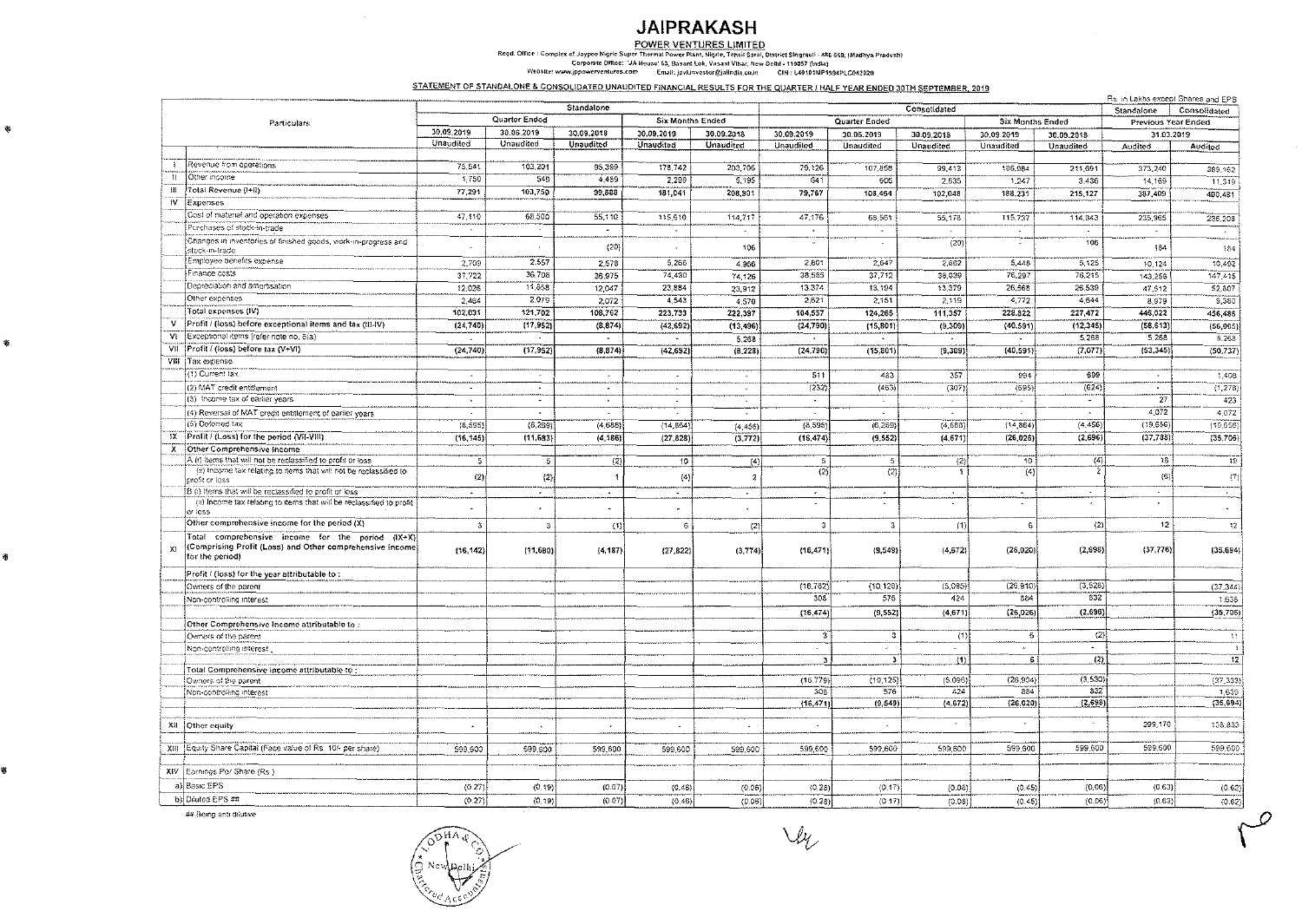Notes:

•

•

•

- The above financial results have been prepared in accordance with Indian Accounting Standards (Ind AS) notified under Section 133 of the Companies Act,  $\overline{1}$ • 2013. read with the Companies (Indian Accounting Standards) Rules, 2015, as amended from time to time.
- 2 In respect of Hydro Power Plant, the water availability in the first half of the financial year is normally higher as compared to the second half of financial year. As such, the power generation in the first two quarters (based on past experience/ data) lies between 70-75% of the annual power generation, while balance 25-30% is generated in third and fourth quarter.
- 3 (a) The operations of Thermal Power Projects have been impacted on account of (i)Jaypee Bina Thermal Power Plant (JBTPP) has been affected due to scheduling of power only for few hours in a day by SLDC requiring the Company to sell balance power on exchange at market driven tariff,(ii) non availability of long term PPAs and unremunerative merchant rates for Jaypee Nigrie Super Thermal Power Plant (JNSTPP).

(b) Company has accounted for revenue for the period/quarter ended 30th September, 2019 on the basis of Multi Year Tariff (MYT) for the period 2016-19 for JBTPP and JNSTPP which are subject to true up / final assessment.

(c) Revenue in respect of Vishnuprayag HEP for the period!quarter ended 30th September, 2019 has been accounted for based on provisional tariff subject to true up/final tariff order.

4 (a) The Company had submitted a debt resolution/ restructuring plan to its lenders. All the participating lenders have approved the resolution plan and signed the Framework Agreement (FA) on 18th April 2019. As envisaged in resolution plan, Company is in process of issuing 0.01% Compulsory Convertible Preference Shares (CCPSs) (to be converted as per prevailing guidelines), Cumulative Redeemable Preference Shares (CRPS) and Long Term Instrument/Non Convertible Debentures (NCD) in respect of part of the debt to the lenders. The Board of Directors and Shareholders have already approved the same in line with the proposed resolution plan.Accordingly financial statements are prepared on going concern basis.ICICI Bank Ltd. had filed an application with National Company Law Tribunal (NCLT), Ahmedabad on 12.09.2018. The next date of hearing is 15.11.2019. Further one of the lenders has referred the recovery proceedings in Debt Recovery Tribunal-III, New Delhi. Also some of the lenders have advised company to pay back their entire dues alternatively they'will be constrained to take legal action including under the provisions of SARFAESI Act, the Company has suitably responded to the same and as per discussion on implementation on resolution plan, concerned lenders are in process to withdraw the legal notices and not pursue the legal matters.Accordingly, current and non-current classification of borrowings has been done without considering payback notices from 4 lenders of amounting to Rs.1.76,945 lakhs. The borrowings will further undergo a change on issuance of CCPSs, CRPS and Long term instrument/ NCD to the lenders.

(b) Company is paying Interest on Sustainable Debt @9.50% p.a. w.e.f 31st July, 2018 to the lenders in line with the provisions of frame work agreement on Sustainable Debt, however pending implementation of Resolution Plan,interest has been provided /accounted for as per applicable interest rate(excluding penal interest) on entire outstanding debt without considering Resolution Plan. Final adjustment, if any (including write back of differential interest amount i.e difference between applicable interest rates and @ 9.50% p.a. on debt and difference between interest on total debt and sustainable debt) will be accounted for on final settlement/payment.

5 (a) The Company has made investment of Rs.2,92,800 lakhs (Including investment and loan component of compound financial instrument- Optionally Convertible Preference Shares and deferred tax asset) (26,192 lakhs equity shares of Rs. 10!- each fully paid and 2,700 Lakhs Optionally Convertible Preference Shares of Rs.10/- each fully paid) in Prayagraj Power Generation Co. Ltd. (PPGCL) (erstwhile Subsidiary of Company). The entire shares were pledged with Security Trustees, SBI Cap Trustee Company Ltd., as collateral security for the financial assistance granted by lenders to PPGCL. Security Trustee for lender(s) of PPGCL has invoked the entire pledged shares of PPGCL on 18th December, 2017 held by the Company due to default in payment of interest to banks/ financial institutions because of unsatisfactory operations mainly due to paucity of working capital limits etc. Consequent upon invocation of entire pledged shares, PPGCL ceased to be subsidiary of the Company w.e.f 18th December, 2017 and profit/(loss) post this date are not being recorded in consolidated financial statements.



*"-f?v* rY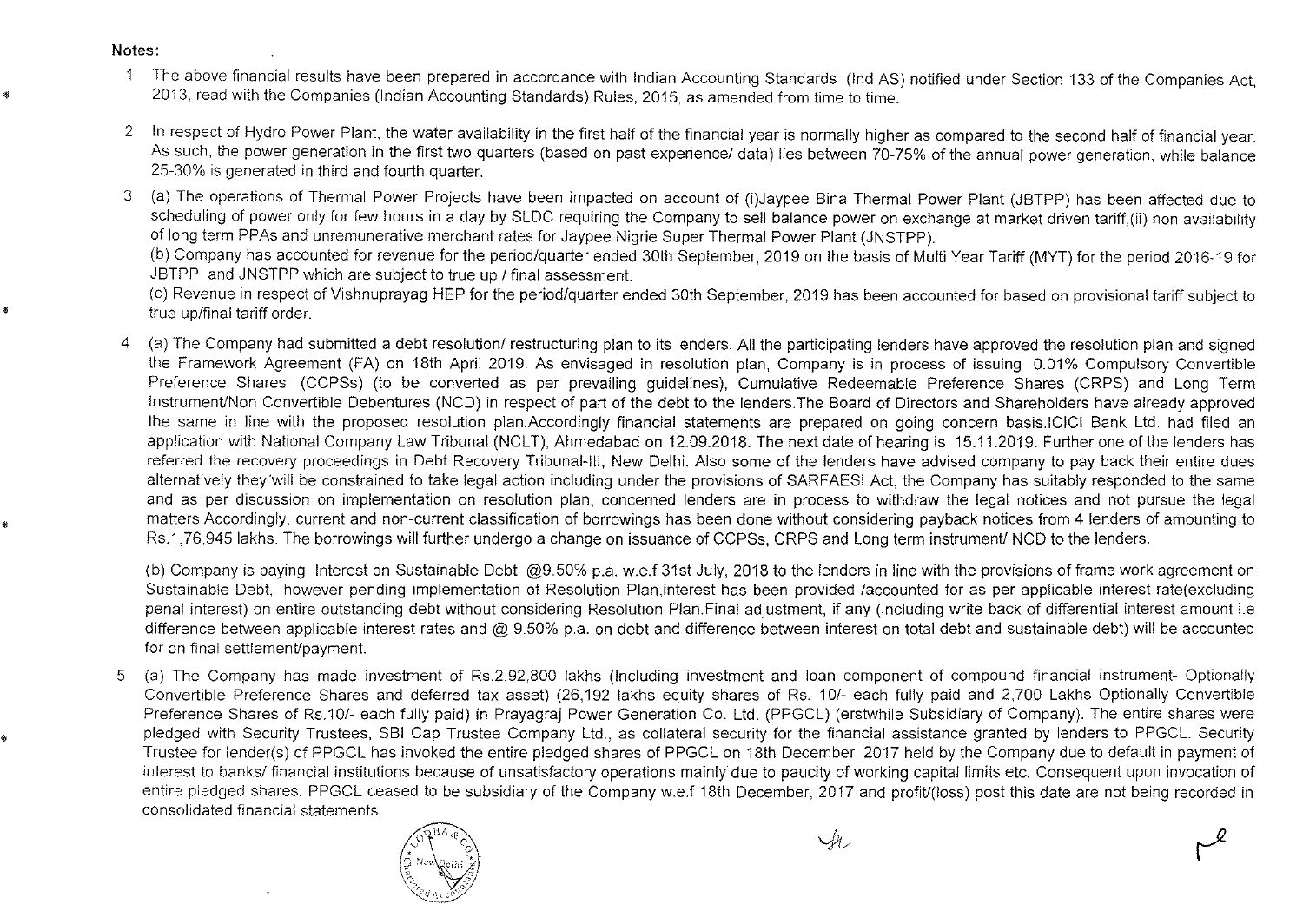Pursuant to invocations of pledged shares the Lead Bank (SBI) of PPGCL had invited the bids for sale of shares and issued letter of intent to Resurgent Power Ventures Pte Ltd. (Resurgent Power) being the highest bidder for acquisition of stake in PPGCL. A Share Purchase Agreement (SPA)dated 13.11.2018 has been executed between Lenders, purchaser, investor, PPGCL and Security Trustees for transfer of stake in PPGCL. SBI had also filed an insolvency application for PPGCL before NCLT Allahabad. In terms of SPA,State Bank of India approached UPPCL/UPERC for its approval for transfer of shares Ichange in Management. UPERC vide its Order dated 29th March, 2019 approved the change in Management subject to certain conditions. Resurgent Power has filed a Petition against the said Order with Appellate Tribunal for Electricity at New Delhi (APTEL). APTEL vide its Order dated 27.09.2019 has upheld the approvall relaxation granted by the UPERC to PPGCL but with out any reduction in adopted tariff. The concerned parties have right to appeal against the said Order during the applicable period. Pending transfer of shares by the lenders and change of management as stated above, no provision has been considered necessary by the management in these financial statements and loss will be provided for on transfer of shares/security/settlement with the lenders. Keeping in view the above,the entire amount of investment in PPGCL of Rs.2,89,590 Lakhs (Including Investment and loan component of compound financial instrument- Optionally Convertible Preference Shares excluding deferred tax asset) is shown as Current Investments and Current Financial Assets-Loans.Also in these consolidated financial statements no impact has been carried out of (i) and (ii) mentioned below and same been carried over in current year (including investment in standalone of Rs. 292,800 lakhs) from the earlier year's financial statements:

(I) Property ,planl and equipment (including CWIP) Rs.14,99,060 Lakhs, financial assets-non current Rs. Rs. 845 Lakhs, other non current assets Rs. 3,650 Lakhs, financial assets-current Rs.72,059 Lakhs & other current assets Rs.23,697 Lakhs;

(ii) Financial liabilities-non current Rs.10,95,636 Lakhs, other non current liabilities Rs. 13,560 Lakhs, financial liabilites-current Rs. 330,011 Lakhs & other current liabilities Rs. 158 Lakhs.

(b) The Company has given the corporate guarantees for loans granted by the lenders to Jaiprakash Associates Limited (JAL) (the party to whom the company is an associate) and to PPGCL (erstwhile subsidiary of Company) and the loan outstanding amounting to Rs 70,333 lakhs (previous year Rs.70,333 lakhs) and Rs. 1,10,000 lakhs (previous year Rs. 1,10,000 lakhs) respectively for which fair valuation has not been done as per the applicable Ind-AS as of 30th September, 2019. However, in the opinion of the Management there will be no material impact on the fair valuation of the above mentioned guarantees on the financial result/ statement of affairs.

- 6 No provision for diminution in value against certain long term investments of amounting to Rs. 2,77,499 lakhs other than 5 (a) (previous year Rs. 277,499 lakhs) (book value - in subsidiaries and other) ("Including investment in trust which in turn holding investment in the Company of Rs.1 ,98,594 lakhs" previous year 198,594 lakhs) above has been made by the management as in the opinion of the management such diminution is temporary in nature considering the intrinsic value of the assets, future prospects and claims and has concluded that no provision against diminution is necessary at this stage.
- 7 Sangam Power Generation Company Limited (SPGCL) was acquired by JPVL (the Company) from Uttar Pradesh Power Corporation Ltd (UPPCL) in earlier years for implementation of 1320 MW Power Project (Karchana STPP) at Tahsil Karchana, Distt. Allahabad, Uttar Pradesh. The Company has made investment of Rs.55,207 lakhs (5,520 lakhs equity shares of Rs. 10/- each fully paid) in SPGCL. Expenditure incurred during the construction and incidental to setting up of the project, capital advances and other financial assets by SPGCL, a subsidiary of the Company have been carried forward as 'Capital Work in progress' since 10ng.The Net Worth of SPGCL has been eroded significantly as on 30th September 2019. In view of abnormal delay in handling over the physical possession of land by UPPCL,SPGCL has written to UPPCL and all procurers that the Power Purchase Agreement is rendered void and cannot be enforced. As advised, draft of Share Purchase Agreement (SPA) was sent to UPPCL/ UPRVUNL for their approval but there was abnormal delay in resolving the matter by UPPCL, therefore SPGCL has withdrawn all its undertakings given to UPPCL and filed a petition before Hon'ble UPERC for release of performance bank guarantee and also for payment of claim lodged of Rs 1,15,722 lakh. UPERC vide its Order dated 28.06.2019 has allowed the claim of SPGCL for Rs.25,137 Lakhs along with interest @ 9% p.a. on RS.14,925 Lakhs for the period from 11.04.2014 to 31.03.2019 and also directed UPPCL to immediately release Performance Bank Guarantee (Rs. 99 crore) to SPGCL and SPGCL to transfer the entire land to UPPCL.UPPCL has appealed against the said order in APTEL and SPGCL has also filed counter appeal. The next date of hearing is 7.11.2019. Pending these, no provision has been considered necessary by the management at this stage.  $\mathscr{P}$

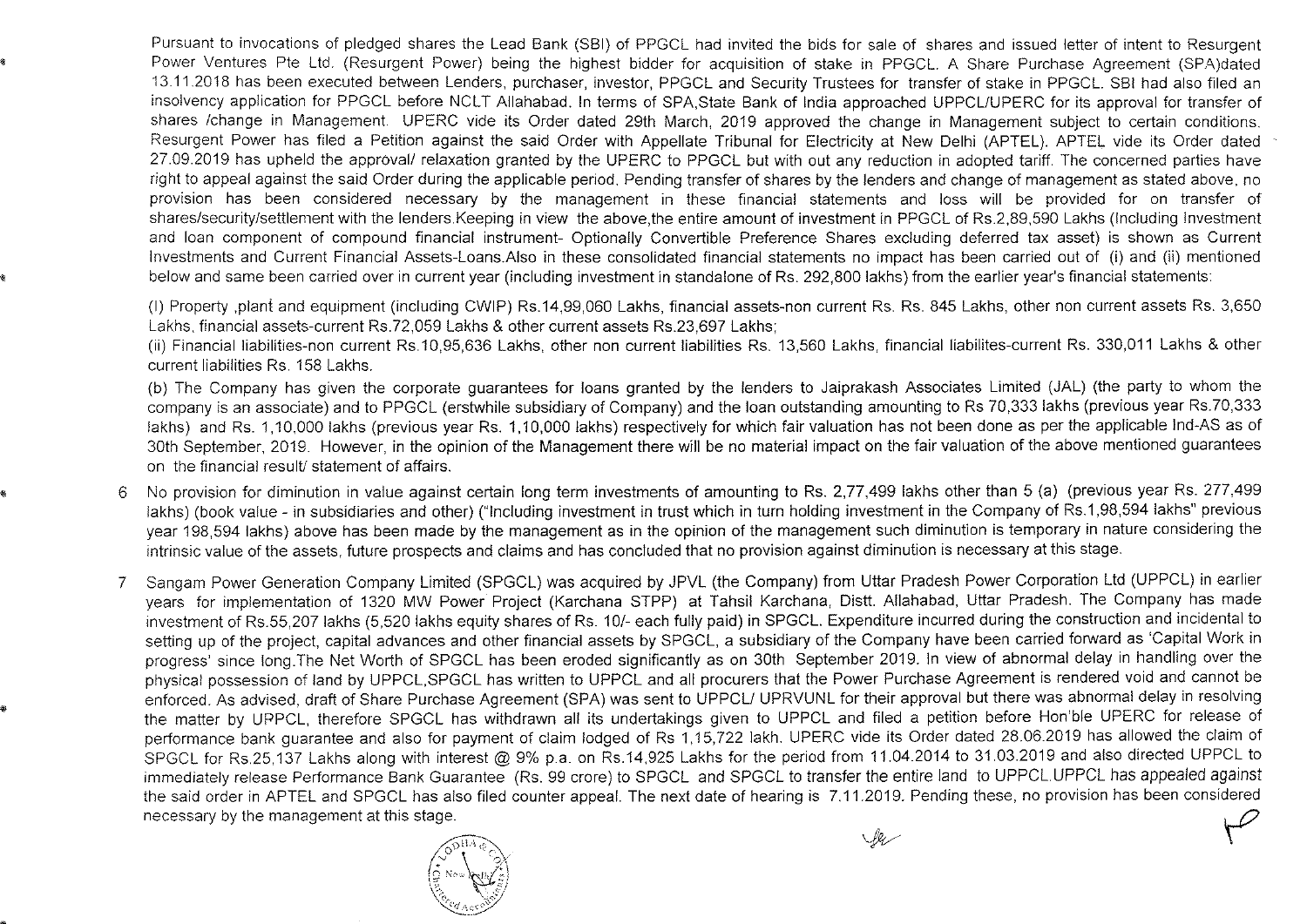8 (a) Interest amounting to Rs.17,359 lakhs (including Rs.1,290 lakhs and Rs. 1,239 lakhs for the quarter ended 30th September,2019 and 30th June,2019 respectively) has not been provided on outstanding Foreign Currency Convertible Bonds (FCCBs). The reversal of the interest of Rs. 5268 lakhs charged in earlier years had been treated as Exceptional item during quarter ended 30th June 2018 of the previous year.The above is in view of the settlement/conversion of the outstanding FCCBs into equity and waiver of interest in view of ongoing negotiation for settlement in earlier year. Further a Bond Equitisation Term Sheet dated 20th September, 2019 setting out the principal terms & conditions of mandatory conversion of principal amount of FCCBs into Equity Shares of RS.10 each of the Company at a conversion rate of Rs.12 per share and waiver of interest has been signed between the Company and certain Group of Bondholders and the same would become effective after obtaining certain necessary/regulatory approvals/ compliances including obtaining necessary approval from RBI.[read with note no.4l.

(b)ln view of the on going discussions with one of the unsecured lender [read withn note no.4l for settlement, interest amounting to Rs.14,071 lakhs has not been provided on unsecured loan (including Rs.2,274 lakhs and Rs. 2,249 lakhs for the quarter ended 30th September,2019 and 30th June,2019 respectively).

(c) Penal interest of RS.14,446 lakhs (including Rs.1,214 lakhs and Rs. 2,655 lakhs for he quarter ended 30th September,2019 and 30th June,2019 respectively) has not been provided on certain loans in these financial results as majority of the lenders / banks did not confirm balances / charge penal interest in view of the facility granted to the Company by them has been classified as NPA [read with note nO.4J.The above amount will be accounted for subject to payment/settlement, if any in the relevant subsequent period.

- 9 Effective 1st April, 2019, the Company adopted Ind AS 116 "Leases" and applied the same to the lease contracts existing on 1st April, 2019 using the modified retrospective approach, recognizing right-of-use asset and adjusted lease liability. Accordingly, comparatives for the year ended 31st March, 2019 and other periods disclosed have not been retrospectively adjusted. The effect of the adoption is not significant to the loss for the period and earning per share.
- 10 In accordance with the requirements of Regulation 33 of the SEBI (Listing Obligations and Disclosure Requirements) Regulation, 2015, the Statutory Auditors have carried out a limited review of the consolidated financial results for the quarter and half year ended 30th September, 2019. The Consolidated financial results for the corresponding previous quarter and half year ended 30th September, 2018 are considered as certified by the management of respective companies and Parent's Board of Directors have approved;and have not been subjected to review by auditors.
- 11 Statement of cash flows is attached in Annexure-I

,

,

- 12 As per Ind-AS 108 Operating segment, segment information has been provided on consolidated financial results basis.
- 13 Previous period figures have been re-grouped/re-classified wherever necessary, to confirm to current quarter's classification.
- 14 The above unaudited financial results for the quarter and half year ended 30th September, 2019 have been reviewed by Audit Committee and then approved by the Board of Directors at their respective meetings held on the 30th October, 2019.



For and on behalf of the Board

MANOJ GAUR **CHAIRMAN DIN 00008480**   $\cup\ell$ 

PLACE **New Delhi DATE 30th** October, **2019**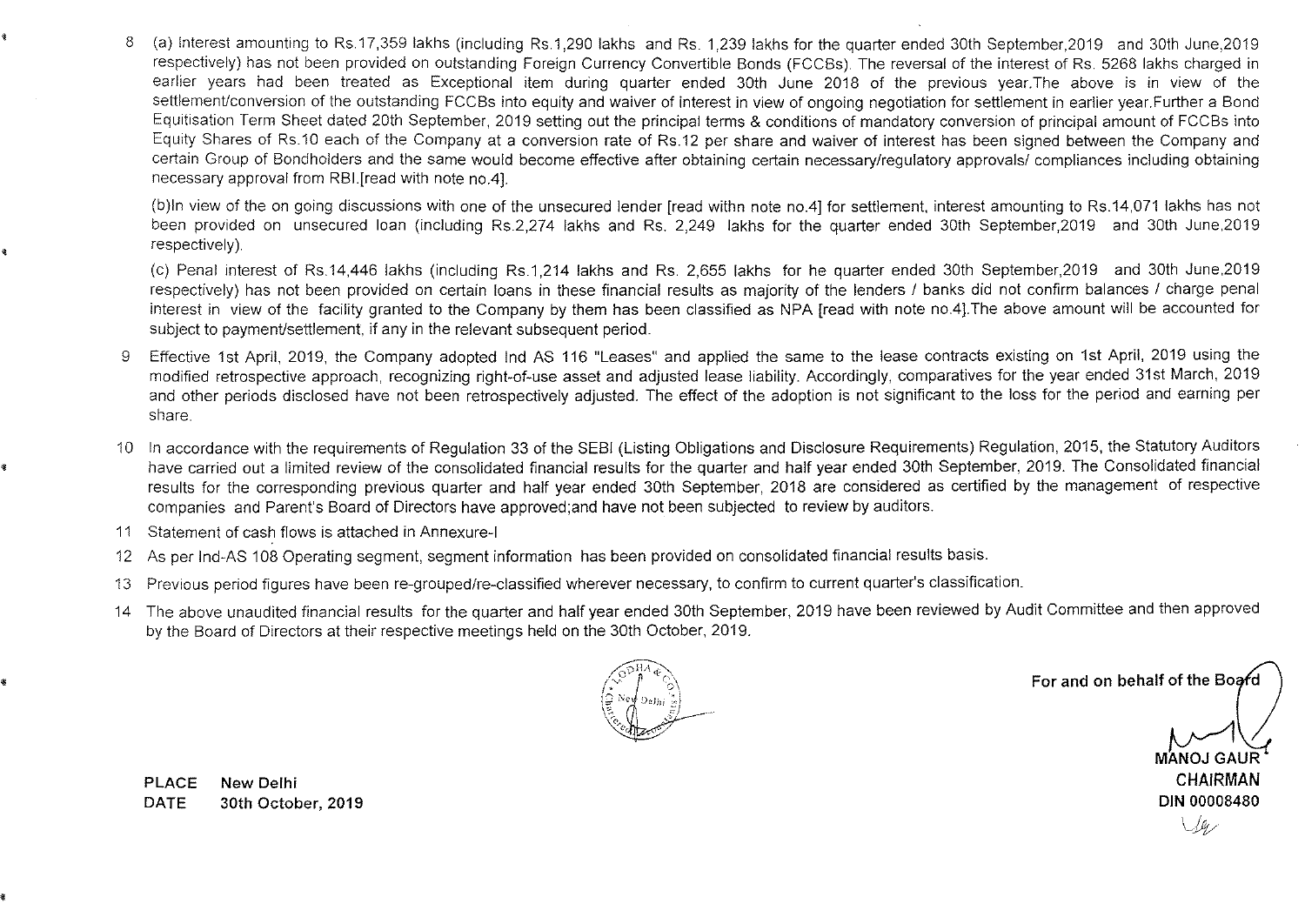# UNAUDITED CASH FLOW STATEMENT FOR THE HALF YEAR ENDED 30TH SEPTEMEBR, 2019

Annexure-I

|    |                                                                                                                        | Standalone            |                       |                        | (Rs. in Lakhs)<br>Consolidated |                       |                        |  |  |
|----|------------------------------------------------------------------------------------------------------------------------|-----------------------|-----------------------|------------------------|--------------------------------|-----------------------|------------------------|--|--|
|    |                                                                                                                        |                       | Half Year ended       | Year ended             | Half Year ended                |                       | Year ended             |  |  |
|    | Particulars                                                                                                            | Septmeber 30,<br>2019 | Septmeber 30,<br>2018 | March 31,<br>2019      | Septmeber<br>30, 2019          | Septmeber<br>30, 2018 | March 31,<br>2019      |  |  |
|    |                                                                                                                        | Unaudited             | <b>Unaudited</b>      | Audited                | Unaudited                      | <b>Unaudited</b>      | Audited                |  |  |
|    | A. NET CASH FLOW FROM OPERATING ACTIVITIES                                                                             |                       |                       |                        |                                |                       |                        |  |  |
|    | Profit before tax and exceptional items<br>Adjustments for:                                                            | (42, 692)             | (13, 496)             | (58, 613)              | (40, 591)                      | (12, 345)             | (56,005)               |  |  |
|    | Depreciation and Amortisation expense                                                                                  | 23.884                | 23,912                | 47.512                 | 26,568                         | 26.539                | 52,807                 |  |  |
|    | Finance costs                                                                                                          | 74.430                | 74,126                | 143,258                | 76,297                         | 76.215                | 147,415                |  |  |
|    | (Profit) / Loss on sale of Property, plant and equipment                                                               |                       |                       | 1                      | $\omega$                       |                       |                        |  |  |
|    | Bad debts and irreoverable balances written off<br>Sundry assets written off                                           |                       | 302                   | 757                    |                                | 302                   | 757                    |  |  |
|    | interest income                                                                                                        | (532)                 | 64<br>(2.049)         | 64<br>(8,087)          | (655)                          | 64<br>(2, 233)        | 64<br>(8, 399)         |  |  |
|    | Dividend Income                                                                                                        | (1,221)               | (1,998)               | (3, 441)               |                                |                       |                        |  |  |
|    | Unreliased Foreign Exchange (gain)/loss                                                                                | (4)                   | (13)                  | (7)                    | (4)                            | (13)                  | (7)                    |  |  |
|    | Excess provision written back<br>Amortisation/ Remeasurement of financial asset and non-financial                      |                       |                       | (537)                  |                                |                       | (529)                  |  |  |
|    | Asset/Liabilities                                                                                                      | (196)                 | (305)                 | (615)                  | (148)                          | (305)                 | (615)                  |  |  |
|    | Operating profit before working capital changes                                                                        | 53,669                | 80,543                | 120,292                | 61,467                         | 88 224                | 135,488                |  |  |
|    | Working capital adjustments                                                                                            |                       |                       |                        |                                |                       |                        |  |  |
|    | (Increase)/Decrease in Trade receivables                                                                               | 3.007                 | (16, 810)             | (19,666)               | 4,327                          | (17.615)              | (20, 733)              |  |  |
|    | (Increase)/Decrease in Inventories<br>(Increase)/Decrease in Financial Assets and other Current and Non-               | (15, 913)<br>8,017    | (3,917)<br>(5,928)    | (555)<br>(13, 857)     | (15,918)<br>7,951              | (3,921)<br>(6,046)    | (526)                  |  |  |
|    | Current Assets                                                                                                         |                       |                       |                        |                                |                       | (15,960)               |  |  |
|    | Increase (Decrease) in Financial Liabilities & Other Current and<br>Non-Current Liabilities                            | 4.675                 | 16,630                | 17,978                 | 7,252                          | 18,499                | 20,588                 |  |  |
|    | Increase (Decrease) in Short Term and Long Term Provisions                                                             | 50                    | 112                   | 106                    | (6,677)                        | 111                   | 106                    |  |  |
|    | Cash generated from operations                                                                                         | 53,505                | 70,630                | 104,298                | 58,402                         | 79,252                | 118,963                |  |  |
|    | Income tax (paid)/Refund (net)                                                                                         | (183)                 | 93                    | 4                      | (1,080)                        | (1,070)               | (1, 162)               |  |  |
|    | Net cash inflow from (used in) operating activities---- 'A'                                                            | 53.322                | 70,723                | 104,302                | 57,322                         | 78,182                | 117801                 |  |  |
| В. | Cash flow from Investing activities                                                                                    |                       |                       |                        |                                |                       |                        |  |  |
|    | Purchase of Property, plant and equipment including capital work                                                       | (3, 729)              | (14, 509)             | (15, 648)              | (3,800)                        | (14, 145)             | (15, 394)              |  |  |
|    | in progress and capital advances and capital creditors<br>Investment in Subsidiary                                     |                       | (10)                  | (13)                   |                                |                       |                        |  |  |
|    | Proceeds from Sale of Property, plant and equipment                                                                    |                       |                       | 3                      |                                |                       |                        |  |  |
|    | Interest and Dividend Income<br>Payment of lease liability                                                             | 1657<br>(34)          | 4.007                 | 11,327                 | 485<br>(34)                    | 2,153                 | 8,768                  |  |  |
|    | Investment in bank deposits having original maturity of more than<br>three months                                      | (6,970)               | (13, 482)             | (12, 475)              | (6,982)                        | (13, 493)             | (12, 500)              |  |  |
|    | Net cash used in investing activities----- B'                                                                          | (9.076)               | (23, 994)             | (16, 806)              | (10, 331)                      | (25, 485)             | (19, 122)              |  |  |
| С. | Cash flow from Financing activities                                                                                    |                       |                       |                        |                                |                       |                        |  |  |
|    | Proceeds from Long term borrowings and short term borrowings                                                           | 3,284                 | ÷                     | 984                    | 4,723                          |                       |                        |  |  |
|    | Dividend paid (including dividend tax)                                                                                 |                       |                       |                        | (517)                          | (1, 257)              | (2, 165)               |  |  |
|    | Interest & financial charges paid<br>Net Movement of Long Term Borrowings and short term borrowings                    | (32,900)<br>(14, 807) | (33, 880)<br>(8,502)  | (67, 473)<br>(23, 576) | (34, 768)<br>(17, 576)         | (35,969)<br>(11, 582) | (72, 039)<br>(27, 799) |  |  |
|    |                                                                                                                        |                       |                       |                        |                                |                       |                        |  |  |
|    | Net cash used in financing activities--- C'                                                                            | (44, 423)             | (42, 382)             | (90,065)               | (48, 138)                      | (48, 808)             | (102, 003)             |  |  |
|    | Net increase/(Decrease) in cash or cash equivalent (A+B+C)<br>Cash & cash equivalent at the commencement of the period | (177)<br>669          | 4.347<br>3,231        | (2, 569)<br>3,231      | (1, 147)<br>4,719              | 3,889<br>8,036        | (3, 324)<br>8,036      |  |  |
|    | (Net of Bank Overdraft)<br>Effects of exchange rate changes on cash and cash<br>equivalents                            | 4                     | 13                    | 7                      | 4                              | 13                    | 7                      |  |  |
|    | Cash & cash equivalent at the end of the period (Net of Bank<br>Overdraft)                                             | 496                   | 7,591                 | 669                    | 3,576                          | 11,938                | 4,719                  |  |  |
|    | Reconciliation of cash and cash equivalents as per the cash                                                            |                       |                       |                        |                                |                       |                        |  |  |
|    | flow statement<br>Cash and cash equivalents                                                                            | 3.781                 | 9,552                 | 3,142                  | 6,861                          | 13,899                | 7,192                  |  |  |
|    | <b>Bank Overdraft</b>                                                                                                  | (3, 285)              | (1,961)               | (2, 473)               | (3, 285)                       | (1,961)               | (2,473)                |  |  |
|    | Balances per statement of cash flows                                                                                   | 496                   | 7,591                 | 669                    | 3,576                          | 11,938                | 4,719                  |  |  |

2) Previous year figures have been re-groupedfre·arranged wherever considered necessary.

 $44$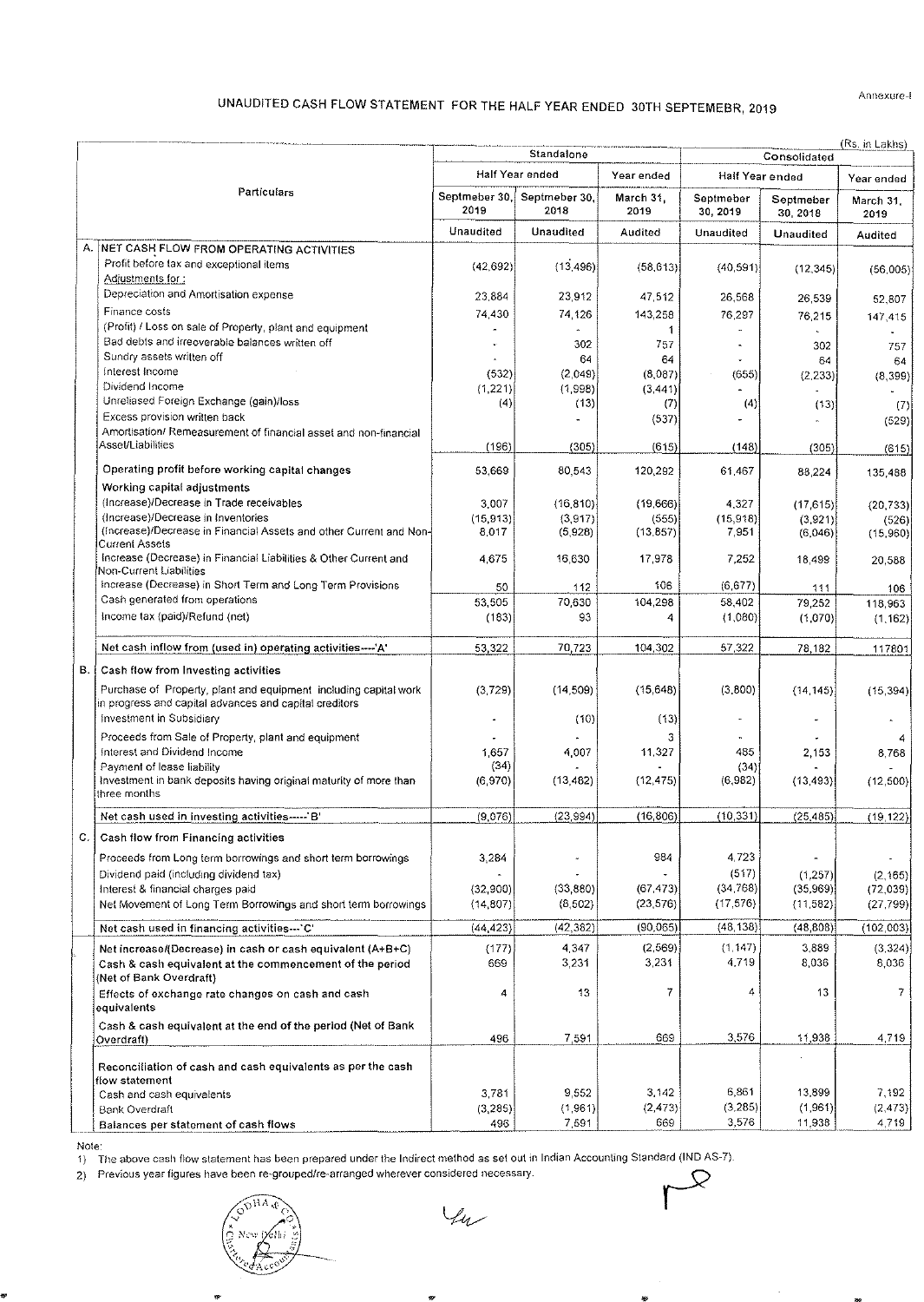#### STANDALONE / CONSOLIDATED STATEMENT OF ASSETS AND LIABILITIES

|                                               | Standalone              |                   | (Rupees in Lakhs)<br>Consolidated |            |  |  |
|-----------------------------------------------|-------------------------|-------------------|-----------------------------------|------------|--|--|
| Particulars                                   | 30.09.2019<br>Unaudited | 31.03.2019        | 30.09.2019                        | 31.03.2019 |  |  |
| Α<br><b>ASSETS</b>                            |                         | Audited           | Unaudited                         | Audited    |  |  |
| 1<br>Non-current assets                       |                         |                   |                                   |            |  |  |
|                                               |                         |                   |                                   |            |  |  |
| (a) Property, plant and equipment             | 1.459,776               | 1,480,742         | 3.020.185                         | 3,043,580  |  |  |
| (b) Capital work-in-progress                  | 14,757                  | 13,133            | 55,028                            | 53,405     |  |  |
| (c) Investment property                       |                         |                   |                                   |            |  |  |
| (d) Goodwill                                  | 14                      | 14                | 18                                |            |  |  |
| (e) Other intangible assets                   | 20,608                  | 21,392            | 20,513                            | 21,392     |  |  |
| (f) Intangible assets under development       |                         |                   |                                   |            |  |  |
| (9) Investment in subsidiaries                | 101,105                 | 101,105           |                                   |            |  |  |
| (h) Financial assets                          |                         |                   |                                   |            |  |  |
| (i)<br>Investments                            | 198,594                 | 198,594           | 198,594                           | 198,594    |  |  |
| Trade receivables<br>(ii).                    |                         |                   |                                   |            |  |  |
| (iii) Loans Receivable                        | 275                     | 333               | 3,280                             | 3,337      |  |  |
| (iv) Other financial assets                   | 523                     | 390               | 1,383                             | 1,250      |  |  |
| (i) Deferred tax assets (net)                 | 125,054                 | 110,194           | 117,890                           | 103,030    |  |  |
| (i) Other Non-current assets                  |                         |                   | 52,679                            |            |  |  |
|                                               | 37,316                  | 37,679            |                                   | 52,190     |  |  |
| Total - Non-Current Assets<br>$\overline{2}$  | 1,958,022               | 1,963,576         | 3.469,570                         | 3,476,796  |  |  |
| Current assets                                |                         |                   |                                   |            |  |  |
| $(a)$ inventories                             | 33,320                  | 17,407            | 39,279                            | 23,361     |  |  |
| (b) Financial assets                          |                         |                   |                                   |            |  |  |
| Other investments<br>(i)                      | 273,877                 | 273,877           |                                   |            |  |  |
| Trade receivables<br>(n)                      | 45,843                  | 48,850            | 113,973                           | 118,300    |  |  |
| (iii) Cash and bank balances                  | 3,781                   | 3,142             | 6,861                             | 7,192      |  |  |
| (iv) Bank balances other than (iii) above     | 19,773                  | 12,936            | 22,170                            | 15,321     |  |  |
| (v) Loans Receivable                          | 15.713                  | 15,713            |                                   |            |  |  |
| (vi) Other financial assets                   | 341                     | 245               | 7,332                             | 7,156      |  |  |
| (c) Current tax assets (net)                  | 448                     | 285               | 2,491                             | 2,328      |  |  |
|                                               |                         |                   |                                   |            |  |  |
| (d) Other current assets                      | 53,266                  | 60,826            | 68,903                            | 76,577     |  |  |
| Total - Current Assets                        | 446,362                 | 433,281           | 261,009                           | 250,235    |  |  |
| Total - Assets                                | 2,404,384               | 2,396,857         | 3,730,579                         | 3.727,031  |  |  |
| в<br><b>EQUITY AND LIABILITIES</b>            |                         |                   |                                   |            |  |  |
| Equity                                        |                         |                   |                                   |            |  |  |
| (a) Equity share capital                      | 599,600                 | 599,600           | 599,600                           | 599,600    |  |  |
| (b) Other equity                              | 271,348                 | 299,170           | 111,929                           | 138,833    |  |  |
| (c) Non controlling interest                  |                         |                   | 29,338                            | 28,971     |  |  |
| Total - Equity                                | 870,948                 | 898,770           | 740,867                           | 767,404    |  |  |
| Liability                                     |                         |                   |                                   |            |  |  |
| 1<br>Non-current liabilities                  |                         |                   |                                   |            |  |  |
| (a) Financial liabilities                     |                         |                   |                                   |            |  |  |
| Borrowings<br>$\left( i\right)$               | 698,319                 | 734,084           | 1,739,730                         | 1,778,563  |  |  |
| (ii) Trade payables                           | u,                      |                   |                                   |            |  |  |
| (iii) Other financial liabilities             | 514                     | 155               | 59,951                            | 59,399     |  |  |
| (b) Provisions                                | 4643                    | 4,786             | 4,691                             | 4,834      |  |  |
| (d) Deferred tax liabilities (net)            |                         |                   |                                   |            |  |  |
|                                               |                         |                   |                                   |            |  |  |
| (e) Other non-current liabilities             | 39.858                  | 42,112            | 53,383                            | 55,635     |  |  |
| Total - Non-Current Liabilities               | 743 334                 | 781,137           | 1,857,755                         | 1.898,431  |  |  |
| $\overline{2}$<br><b>Current liabilities</b>  |                         |                   |                                   |            |  |  |
| (a) Financial liabilities                     |                         |                   |                                   |            |  |  |
| Borrowings<br>(i)                             | 136 488                 | 134,656           | 174,694                           | 171,423    |  |  |
| Trade payables<br>(ii)                        |                         |                   |                                   |            |  |  |
| (a) total outstanding<br>dues<br>of<br>Microl |                         |                   |                                   |            |  |  |
| <b>Enterprises and Small Enterprises</b>      | 880                     | 1,885             | 880                               | 1,885      |  |  |
|                                               |                         |                   |                                   |            |  |  |
| (b) total outstanding dues of creditors other |                         |                   | 31,677                            |            |  |  |
| than Micro Enterprises and Small Enterprises  | 31,340                  | 28,798<br>539,733 | 910,965                           | 29,005     |  |  |
| (iii) Other financial liabilities             | 608,979                 |                   |                                   | 839,042    |  |  |
| (b) Other current liabilities                 | 12.045                  | 11,560            | 12,166                            | 11,689     |  |  |
| (c) Provisions                                | 370                     | 318               | 876                               | 7,551      |  |  |
| (d) Current tax liabilities (net)             |                         |                   | 699                               | 601        |  |  |
| Total - Current Liabilities                   | 790.102                 | 716,950           | 1,131,957                         | 1,061,196  |  |  |
| Total - Equity and Liabilities                | 2,404,384               | 2.396.857         | 3,730,579                         | 3,727,031  |  |  |

÷

 $44$ 

 $\overline{\mathcal{L}}$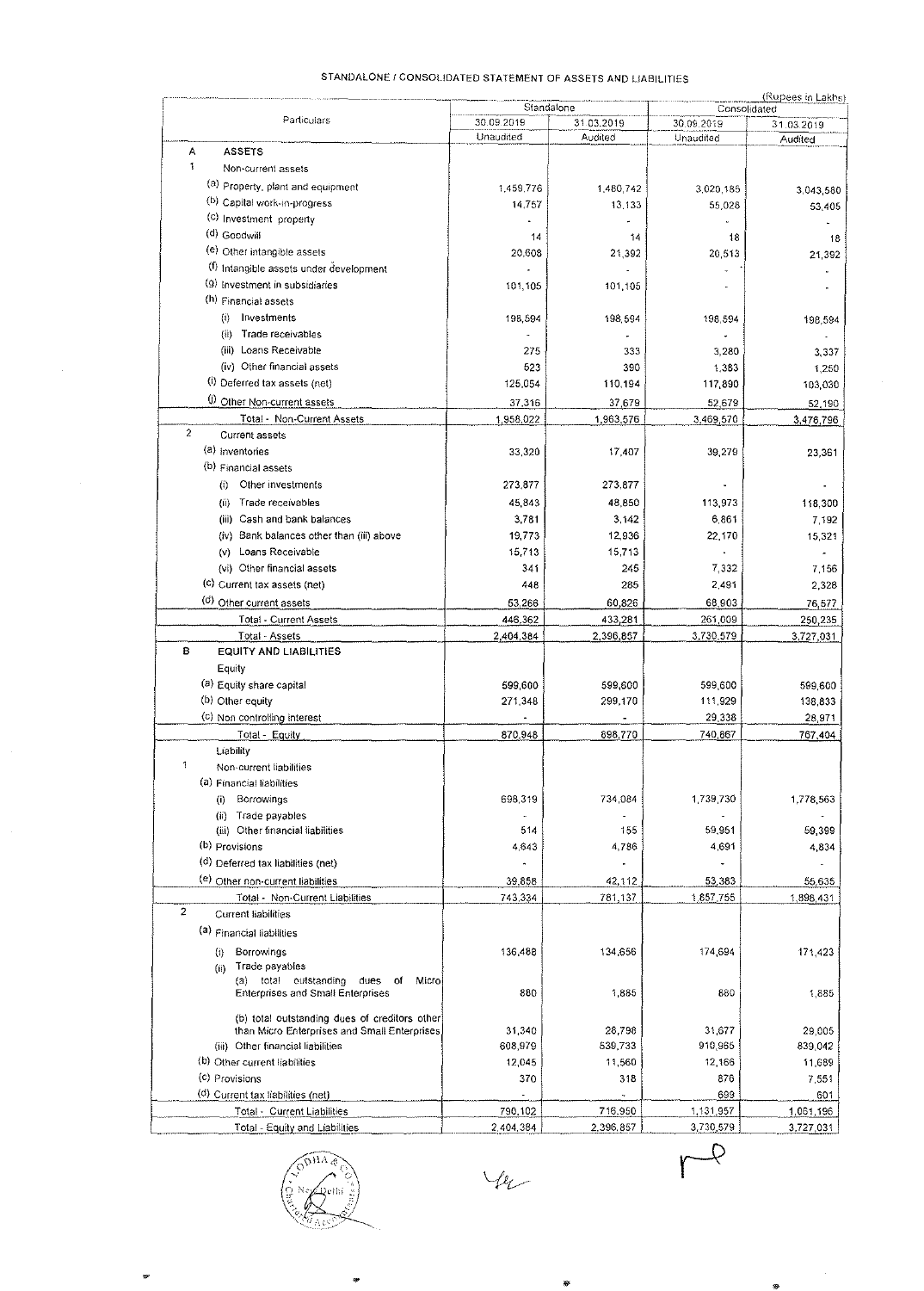# <u>CONSOLIDATED UNAUDITED SEGMENT-WISE REVENUE, RESULTS AND CAPITAL EMPLOYED FOR THE QUARTER / HALF YEAR ENDED</u><br>30TH SEPTEMBER, 2019

|                                                                                                                                          |                  |                             | Consolidated       |                    |                    | (Rs. in Lakhs)               |  |
|------------------------------------------------------------------------------------------------------------------------------------------|------------------|-----------------------------|--------------------|--------------------|--------------------|------------------------------|--|
|                                                                                                                                          |                  | <b>Six Months Ended</b>     |                    |                    |                    |                              |  |
| Particulars                                                                                                                              | 30.09.2019       | Quarter Ended<br>30.06.2019 | 30.09.2018         | 30.09.2019         | 30.09.2018         | Year Ended                   |  |
|                                                                                                                                          | <b>Unaudited</b> | Unaudited                   | Unaudited          | Unaudited          | Unaudited          | 31.03.2019<br><b>Audited</b> |  |
| <b>Segment Revenue</b><br>1                                                                                                              |                  |                             |                    |                    |                    |                              |  |
| i) Power                                                                                                                                 | 79,116           | 107.858                     | 99.089             | 186,974            | 210,538            | 386,990                      |  |
| ii) Coal                                                                                                                                 | 4,976            | 10,395                      | 7.262              | 15,371             | 22,206             | 30,120                       |  |
| (iii) Other                                                                                                                              | 18               | 10                          | 624                | 28                 | 2,002              | 4,048                        |  |
| Total                                                                                                                                    | 84,110           | 118,263                     | 106,975            | 202,373            | 234,746            | 421,158                      |  |
| Less : Inter segment eliminations                                                                                                        | 4,984            | 10.405                      | 7.562              | 15,389             | 23,055             | 31,996                       |  |
| Add : Other income                                                                                                                       | 641              | 606                         | 2,635              | 1,247              | 3,436              | 11,319                       |  |
| Total sales / income from operations                                                                                                     | 79,767           | 108,464                     | 102,048            | 188,231            | 215,127            | 400,481                      |  |
|                                                                                                                                          |                  |                             |                    |                    |                    |                              |  |
| <b>Segment Results</b><br>$\mathbf{2}$                                                                                                   |                  |                             |                    |                    |                    |                              |  |
| Profit /<br>(loss) from<br>operations<br>before<br>depreciation<br>finance<br>charges,<br>and<br>amortisation, exceptional items and tax |                  |                             |                    |                    |                    |                              |  |
| i) Power                                                                                                                                 | 25,111           | 34.070                      | 39,409             | 59,181             | 86,968             | 136,903                      |  |
| ii) Coal                                                                                                                                 | 1,206            | 1,169                       | 1.185              | 2,375              | 2,354              | 4.803                        |  |
| iii) Other                                                                                                                               | 852              | (134)                       | 1 5 1 5            | 718                | 1,087              | 2,511                        |  |
| Total                                                                                                                                    | 27,169           | 35,105                      | 42,109             | 62,274             | 90,409             | 144,217                      |  |
| Less :                                                                                                                                   |                  |                             |                    |                    |                    |                              |  |
| [a] Interest expenses                                                                                                                    | 38,585           | 37,712                      | 38,039             | 76,297             | 76,215             | 147,415                      |  |
| (b) Depreciation and amortisation                                                                                                        | 13,374           | 13 194                      | 13,379             | 26,568             | 26,539             | 52,807                       |  |
| Total                                                                                                                                    | 51,959           | 50,906                      | 51,418             | 102,865            | 102,754            | 200,222                      |  |
|                                                                                                                                          |                  |                             |                    |                    |                    |                              |  |
| Profit / (loss) from operations before<br>exceptional items and tax                                                                      | (24, 790)        | (15, 801)                   | (9, 309)           | (40, 591)          | (12, 345)          | (56,005)                     |  |
| Exceptional Items                                                                                                                        | $\Delta$         | $\blacksquare$              | ÷.                 | ÷,                 | 5,268              | 5,268                        |  |
| Profit / (loss) from operations before tax                                                                                               | (24, 790)        | (15, 801)                   | (9,309)            | (40.591)           | (7,077)            | (50, 737)                    |  |
| Income tax (net)                                                                                                                         | (8.316)          | (6, 249)                    | (4.638)            | (14, 565)          | (4, 381)           | (15,031)                     |  |
| Other comprehensive income                                                                                                               | 3                | 3                           | (1)                | 6                  | (2)                | 12 <sub>2</sub>              |  |
| Profit / (loss) from operations after tax                                                                                                | (16, 471)        | (9, 549)                    | (4, 672)           | (26, 020)          | (2,698)            | (35, 694)                    |  |
| Minority interest                                                                                                                        | 308              | 576                         | 424                | 884                | 832                | 1,639                        |  |
| Profit / (loss) from operations after tax and<br>Minority Interest                                                                       | (16, 779)        | (10, 125)                   | (5,096)            | (26, 904)          | (3,530)            | (37, 333)                    |  |
| Capital Employed<br>3                                                                                                                    |                  |                             |                    |                    |                    |                              |  |
| <b>Segment Assets</b><br>a                                                                                                               |                  |                             |                    |                    |                    |                              |  |
| i) Power                                                                                                                                 | 2,902,445        | 2,921,652                   | 2,933,488          | 2,902.445          | 2,933,488          | 2,913,719                    |  |
| ∣ii) Coat                                                                                                                                | 39,910           | 40 453                      | 44,451             | 39,910             | 44.451             | 41,067                       |  |
| iii) Other                                                                                                                               | 788,224          | 778,684                     | 766,900            | 788 224            | 766,900            | 772 244                      |  |
| Total                                                                                                                                    | 3,730,579        | 3,740,789                   | 3,744.839          | 3,730,579          | 3,744.839          | 3,727.031                    |  |
| Segment Liabilities                                                                                                                      |                  |                             |                    |                    |                    |                              |  |
| b<br>i) Power                                                                                                                            |                  |                             |                    |                    |                    |                              |  |
| iii) Coal                                                                                                                                | 764,591          | 750,302                     | 678,270            | 764,591            | 678,270            | 728 381                      |  |
| iii) Other                                                                                                                               | 15,398           | 15,487                      | 17 803             | 15,398             | 17,803             | 10 073                       |  |
|                                                                                                                                          | 104,988          | 106,046<br>871,835          | 106 748<br>802,821 | 104,988<br>884,977 | 106,748<br>802,821 | 102,198<br>840,652           |  |
| <b>Total Liabilities</b>                                                                                                                 | 884,977          |                             |                    |                    |                    |                              |  |
| Capital Employed *<br>c                                                                                                                  | 2,845,602        | 2,868,954                   | 2,942,018          | 2,845 602          | 2,942,018          | 2,886.378                    |  |

\* Note :- Capital employed = Equity + long term borrowings including current maturities of long term borrowings

 $_{\rm OHA}$ ehi

 $\ddot{\phantom{a}}$ 

oer

Yez

 $\mathcal{Q}$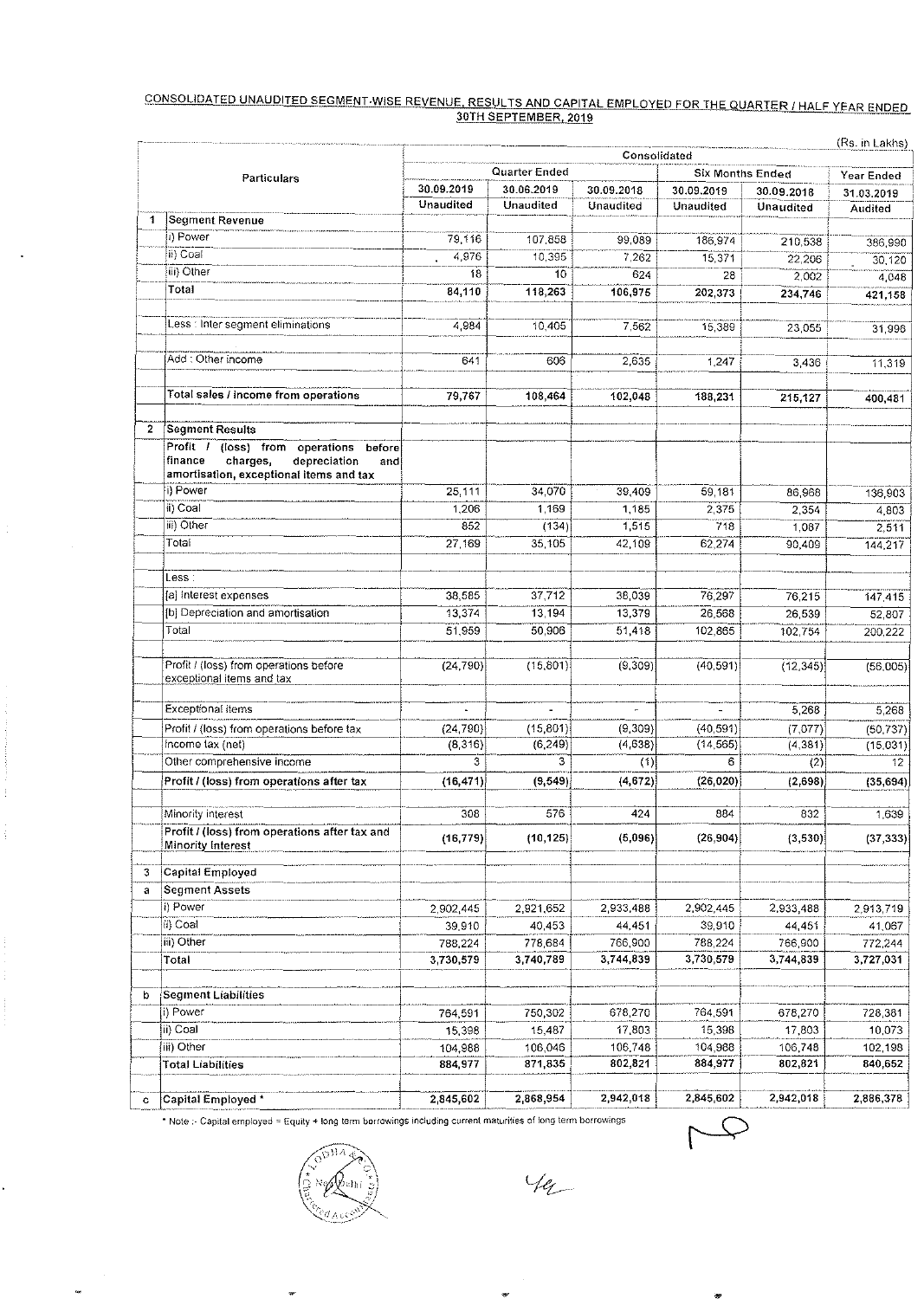

#### Independent Auditor's Report on Quarterly and HaJfyear Unaudited Standalone Financial Results of Jaiprakash Power Ventures Limited pursuant to the Regulation 33 of the SEBI (Listing Obligations and Disclosure Requirements) Regulations, 2015

#### To The Board of Directors of jaiprakash Power Ventures Limited

L We have reviewed the accompanying statement of unaudited standalone financial results of jAIPRAKASH POWER VENTURES LIMITED ('the Company') for the quarter and half year ended 30<sup>th</sup> September, 2019 ("the Statement"), being submitted hy the Company pursuant to the requirements of Regulation33 of the SEBI (Listing Obligations and Disclosure Requirements), 2015, as amended.

This Statement, which is the responsibility of the Company's Management and has been approved by the Board of Directors of the Company in their meeting held on  $30<sup>th</sup>$  October, 2019, has been prepared in accordance with the recognition and measurement principles laid down in Indian Accounting Standard 34 "Interim Financial Reporting" ("lnd AS 34"), prescribed under Section 133 of the Companies Act, 2013, and other accounting principles generally accepted in India and in compliance with Regulation 33 of the SEBI (Listing Obligations and Disclosure Requirements) Regulations, 2015 ("Listing Regulations"), as amended. Our responsibility is to issue a report on the Statement based on our review.

2. We conducted our review in accordance with the Standard on Review Engagement (SRE 2410) "Review of Interim Financial Information Performed by the Independent Auditor of the Entity" , issued by the Institute of The Chartered Accountants of India. This standard requires that we plan and perform the review to obtain moderate assurance about whether the financial results are free from material misstatement(s). A review is limited primarily to enquiries of the Company personnel and analytical procedures applied to the financial data and thus provide less assurance than an audit. We have not performed an audit and accordingly, we do not express an audit opinion.

#### 3. Basis of Qualified conclusion Attention is drawn to:

- (a) Note no 53 (b) of audited standalone financial statements for the year ended 31st March, 2019 regarding invocation of the pledged shares of Prayagraj Power Generation Company Limited (PPGCL), erstwhile subsidiary of the Company, pledged by the Company in favour of the lenders of PPGCL, amounting to Rs. 292,800 lacs (previous year Rs. 292,800 lacs) (Including deferred tax asset and Investment and loan components of compound financial instrument - Optionally Convertible Preference Shares) and non accounting/write off of investment (impact unascertainable). Consequent upon invocation of entire pledged shares, PPGCL ceased to he subsidiary of the Company w.e.f 18th December, 2017. As stated in the said note, pending transfer of shares by the Lenders in favour of the interested party and final settlement with lenders, no provision at this stage has been made in these financial results by the management (Footnote no. 5 (a) of accompanying financial results).
- (b) As stated in note no. 44 (e) of audited standalone financial statements for the year ended 31st March, 2019, the Company has given/provided corporate guarantees for loans granted by the lenders to jaiprakash Associates Limited (JAL) (the party to whom the company is an associate) and to PPGCL (erstwhile subsidiary of Company) of amounting to Rs. 70,333 lacs (previous year Rs. 70,333 lacs) and Rs. 110,000 lacs (previous year Rs. Rs. 110,000 lacs) respectively for which fair valuation has not been done as per the applicable IND-AS as of  $30<sup>th</sup>$  September, 2019 and also no provision against these guarantees been made in these financial results. In the absence of fair valuation of the stated corporate guarantees, we are not able to ascertain the impact of the same on the financial results (Footnote no. 5 (b) of accompanying financial results).



Kolkata Mumbai New Delhi Chennal Hyderabad Jaipur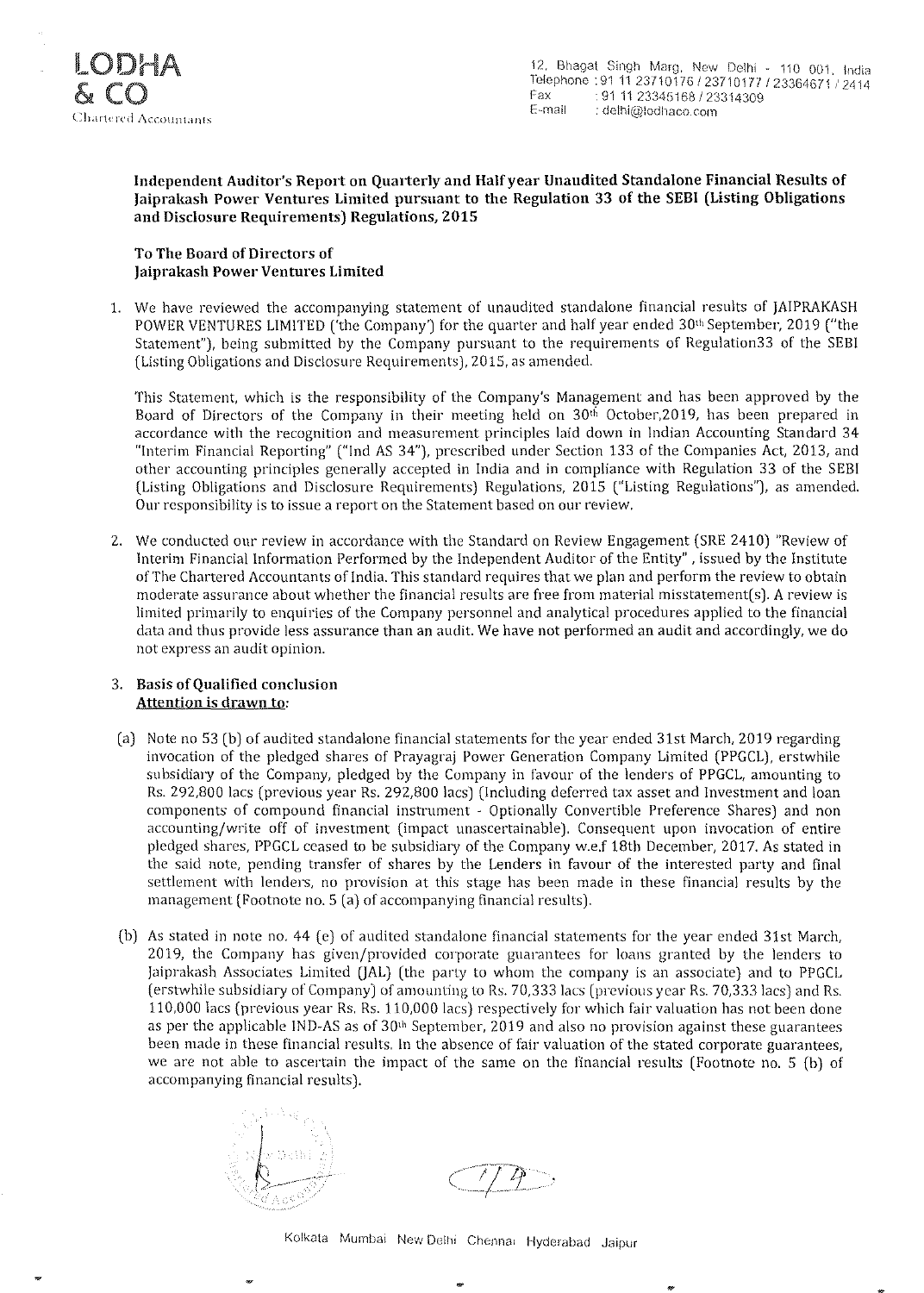(c) As stated in note no. 53 (a) and 46 of the standalone financial statements, No provision for diminution in value against certain long term investments of amounting to Rs.277,499 lacs (previous year Rs. 277,499 lacs) (Book Value) ("Including investment in trust which in turn holding investment in the Company") has been made by the management as in the opinion of the management such diminution is temporary [this to be read with footnote no. 4] in nature considering the intrinsic value of the assets, future prospects and claims (impact unascertainable).

Having regard to the above, management of the Company has concluded that no provision against **diminution is necessary at this stage as stated in footnote no 6** of the **accompanying financial results,** 

As stated above in para (a), (b) and (c), impact is unascertainable in the opinion of the management.

Matter stated in para (a), (b) and (c) been also qualified in our report on preceding quarters, **corresponding quarters and year.** 

(d)

- (i) Company has not provided for interest on outstanding Foreign Currency Convertible Bonds (FCCBs) of amounting to Rs. 17,359 lacs (including Rs.1,290 lacs and Rs. 1,239 lacs for quarter ended  $30<sup>th</sup>$ September, 2019 and 30<sup>th</sup> June 2019 respectively) and penal interest on certain loans of amounting to Rs. 14,446 lacs (including Rs. 1,214 lacs and Rs.2,655 lacs for quarter ended 30<sup>th</sup> Septmeber,2019 and 30<sup>th</sup> June 2019 respectively) [this is to be read with 57 (a) and 57 (c) of the audited standalone financial statements for the year ended 31st March, 2019]. This to be read with footnote no. 8 (and note no 4) of accompanying statement regarding non confirmation of balances of secured loans, banks, unsecured loans as stated in the said note. [Footnote no. 8(a) and (e) of accompanying financial results). Had the interest provision been made the loss for the quarter and half year ended  $30<sup>th</sup>$  September, 2019 of the **Company would have increased by the above stated amount.** 
	- (ii) Company has not provided interest on unsecured loan of amounting to Rs. 14,071 lacs (including Rs.  $2,274$  lacs and Rs, 2,249 lacs for the quarter ended  $30<sup>th</sup>$  September, 2019 and  $30<sup>th</sup>$  June, 2019 respectively) [this is to be read with note no 57 (b) of the audited standalone financial statements for the year ended 31st March 2019]. Had the interest provision been made the loss for the quarter and half year ended 30<sup>th</sup> September, 2019 of the Company would have increased by the above stated amount [Footnote no. 8 (b) accompanying financial results].
- (e) Some of the lenders/banks have re-called loans (payback notices), however, pending implementation of resolution plan through Framework Agreement (FA) as stated in foot note no 4 of the accompanying financial results, current and non-current classification of borrowings been done, by the management. without considering pay back notices (amount Rs. 176,945 lacs as stated in said note) [this is to be read with note no. 24.7 of audited standalone financial statements for the year ended 31st March 2019].

Matter stated in para  $3(d)$  (ii) was qualified in quarter ended 31st December, 2018, quarter/year ended 31st March 2019 and quarter ended 30<sup>th</sup> June,2019 and matter stated in 3(e) is qualified in quarter/year ended 31st March 2019 and quarter ended 30th June,2019.

Matter stated in para 3 (d) (i) been also qualified in preceding quarters, corresponding quarters and year.

#### 4. Qualified Conclusion:

Based on our review conducted as above, except for the effects/ possible effects of our observation stated in Para 3 above (including non quantification for the reasons stated therein), nothing has come to our attention that causes us to believe that the accompanying Statement prepared in all material respects in accordance with the applicable Indian Accounting Standards prescribed u/s 133 of the Companies Act, 2013 read with relevant rules issued there under and other recognised accounting practices and policies generally accepted in India has not disclosed the information required to be disclosed in terms of regulation 330f the SEBI (Listing Obligations and Disclosure Requirements) Regulations, 2015 including the manner in which is to **be disclosed, or that it contains any material misstatement.** 

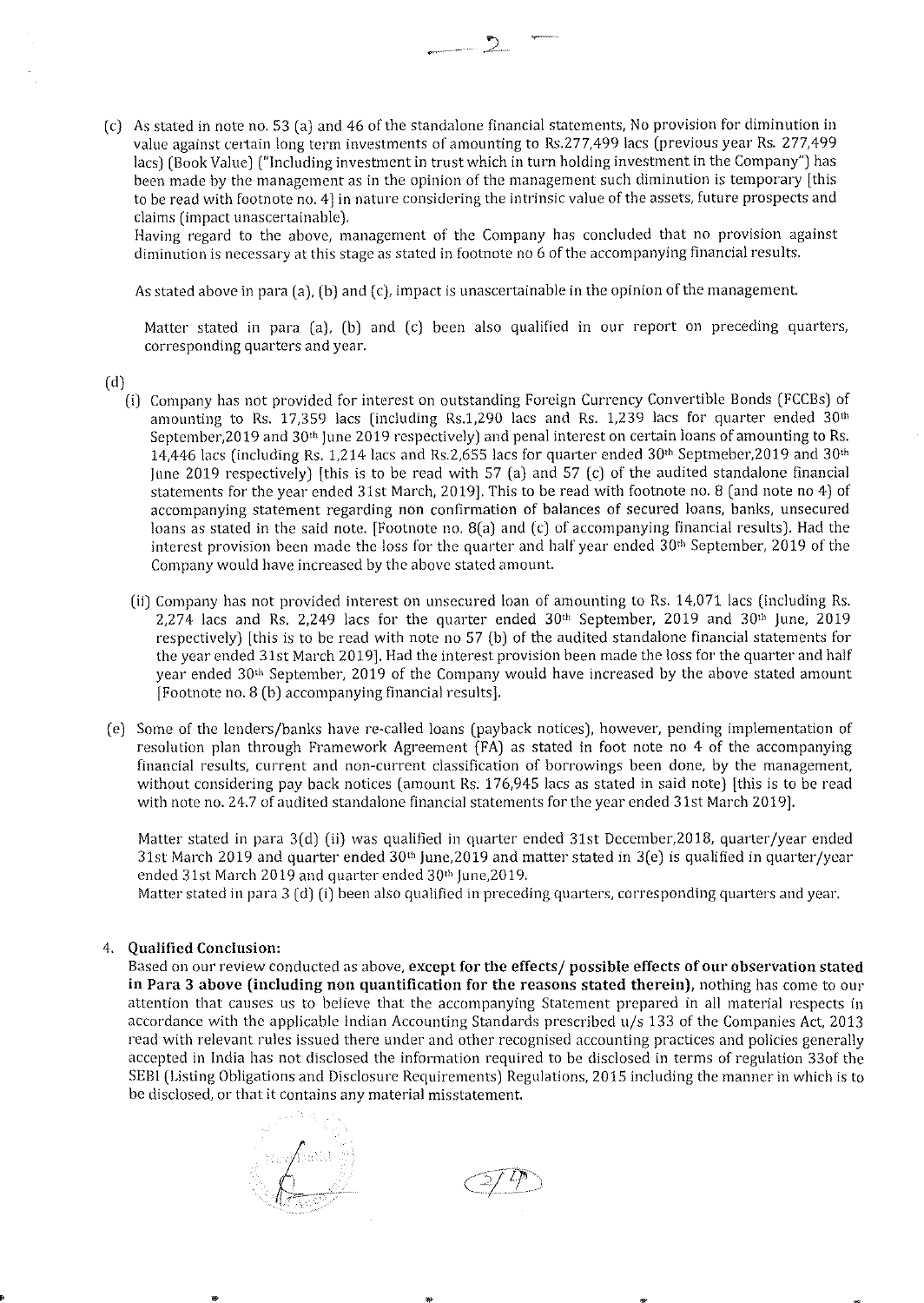$$
\sum_{i=1}^{\infty} \frac{1}{i} \sum_{i=1}^{\infty} \frac{1}{i} \sum_{i=1}^{\infty} \frac{1}{i} \sum_{i=1}^{\infty} \frac{1}{i} \sum_{i=1}^{\infty} \frac{1}{i} \sum_{i=1}^{\infty} \frac{1}{i} \sum_{i=1}^{\infty} \frac{1}{i} \sum_{i=1}^{\infty} \frac{1}{i} \sum_{i=1}^{\infty} \frac{1}{i} \sum_{i=1}^{\infty} \frac{1}{i} \sum_{i=1}^{\infty} \frac{1}{i} \sum_{i=1}^{\infty} \frac{1}{i} \sum_{i=1}^{\infty} \frac{1}{i} \sum_{i=1}^{\infty} \frac{1}{i} \sum_{i=1}^{\infty} \frac{1}{i} \sum_{i=1}^{\infty} \frac{1}{i} \sum_{i=1}^{\infty} \frac{1}{i} \sum_{i=1}^{\infty} \frac{1}{i} \sum_{i=1}^{\infty} \frac{1}{i} \sum_{i=1}^{\infty} \frac{1}{i} \sum_{i=1}^{\infty} \frac{1}{i} \sum_{i=1}^{\infty} \frac{1}{i} \sum_{i=1}^{\infty} \frac{1}{i} \sum_{i=1}^{\infty} \frac{1}{i} \sum_{i=1}^{\infty} \frac{1}{i} \sum_{i=1}^{\infty} \frac{1}{i} \sum_{i=1}^{\infty} \frac{1}{i} \sum_{i=1}^{\infty} \frac{1}{i} \sum_{i=1}^{\infty} \frac{1}{i} \sum_{i=1}^{\infty} \frac{1}{i} \sum_{i=1}^{\infty} \frac{1}{i} \sum_{i=1}^{\infty} \frac{1}{i} \sum_{i=1}^{\infty} \frac{1}{i} \sum_{i=1}^{\infty} \frac{1}{i} \sum_{i=1}^{\infty} \frac{1}{i} \sum_{i=1}^{\infty} \frac{1}{i} \sum_{i=1}^{\infty} \frac{1}{i} \sum_{i=1}^{\infty} \frac{1}{i} \sum_{i=1}^{\infty} \frac{1}{i} \sum_{i=1}^{\infty} \frac{1}{i}
$$

#### **5. Emphasis of matter:**

**We draw attention to the following matters:** 

- (a) As Stated in Note no. 48 of the audited standalone financial statements for the year ended 31st March, 2019, no provision has been considered necessary by the management against Entry Tax in respect of Bina TPP & Nigrie STPP (including Nigrie Cement Grinding Unit) amounting to Rs. 12,341 lacs (previous year Rs. 12,341 lacs) & Rs. 9,074 lacs (previous year Rs. 9,074 lacs) respectively and interest thereon (impact unascertainable) as stated in said note. The concerned authority once issued the exemption certificate in respect of Bina TPP for exempting of entry tax later on cancelled & in respect of Nigrie STPP (including Nigrie Cement Grinding Unit) receipts of approval for extension of the time for eligibility for exemption from payment of Entry tax is pending, as stated in the said notes for which the company has made representations before the concerned authority and management is confident for favourable outcome. Against the entry tax demand till date Rs. 1,963 lacs (previous year Rs.1,946 lacs) and Rs. 3,580 lacs (previous year Rs. 3,580 lacs) has been deposited (and shown as part of other non-current assets) in respect of Bina TPP & Nigrie STPP (including Nigrie Cement Grinding Unit) respectively which is in the **opinion of the management is good and recoverable.**
- (b) As stated in note no. 59 (a) of the audited standalone financial statements for the year ended 31st March, **2019 regarding, Pending confirmations/reconciliation of balances of certain secured and unsecured loans**  & borrowings, balances with banks including certain fixed deposits, trade receivables, trade payables (including of micro and small) and others (including capital creditors and of CHAs and receivables/payables from/to related parties), loans & advances and inventory lying with third parties/in transit. In this regard, as stated in the note, internal control is being strengthen through process automation (including for as stated in note no.59 (b) regarding of fuel procurement and consumption processes which are in process of further strengthening). The management is confident that on **confirmation/reconciliation there will not be any material impact on the state of affairs as stated in said note.**
- (e) For deferred tax assets on unabsorbed depreciation & business losses and of MAT credit entitlement recognised amounting to Rs. 125,054 lacs (previous year Rs.110,194 lacs) and Rs. 27,559 lacs (previous year Rs. 27,559 lacs) respectively, the Management is confident about realisability. Accordingly, these have been considered good and no provision there against at this stage is considered necessary by the management as stated in Note no. 66 (c) of the audited standalone financial statements for the year ended 31st March, 2019.

 $(d)$ 

- (i) As stated in the Note no. 56 of the standalone financial statements for the year ended  $31<sup>st</sup>$  March, 2019, Fair value of Jaypee Nigrie Cement grinding unit (JNCGU) (2 million MT capacity) being in excess as compared to the carrying value, as assessed by a technical valuer, Also management is of the view that **no impairment provision in the carrying amount of fixed assets (including capital** work~in~progress) **is necessary at this stage.**
- (ii) As stated in the Note no. 55 of the audited standalone financial statements for the year ended 31st March, 2019, fair value of fixed assets of power plants (JNSTPP and JBTPP) (including Land, Building, Plant & Machinery capitalized or under CWIP) being in excess as compared to the carrying value, as **estimated by a technical valuer and for the reasons explained in the said note, management is of the**  view that no impairment provision in the carrying amount of fixed assets (including capital work-inprogress) is necessary at this stage.
- (e) The Company has incurred losses in the year ended  $31<sup>st</sup>$  March 2019 and half year ended  $30<sup>th</sup>$  September, **2019 and as current liabilities exceed current assets in the past few years due to continuous losses.**  However, for the reasons stated in the note no. 58 of the audited standalone financial statements for the year ended 31st March, 2019 and as stated in the note no. 4 of the accompanying financial results, it is **considered appropriate by the management to prepare financial statements on going concern basis.**

Our conclusion is not modified in respect of above stated matters in para (a) to ( *e).*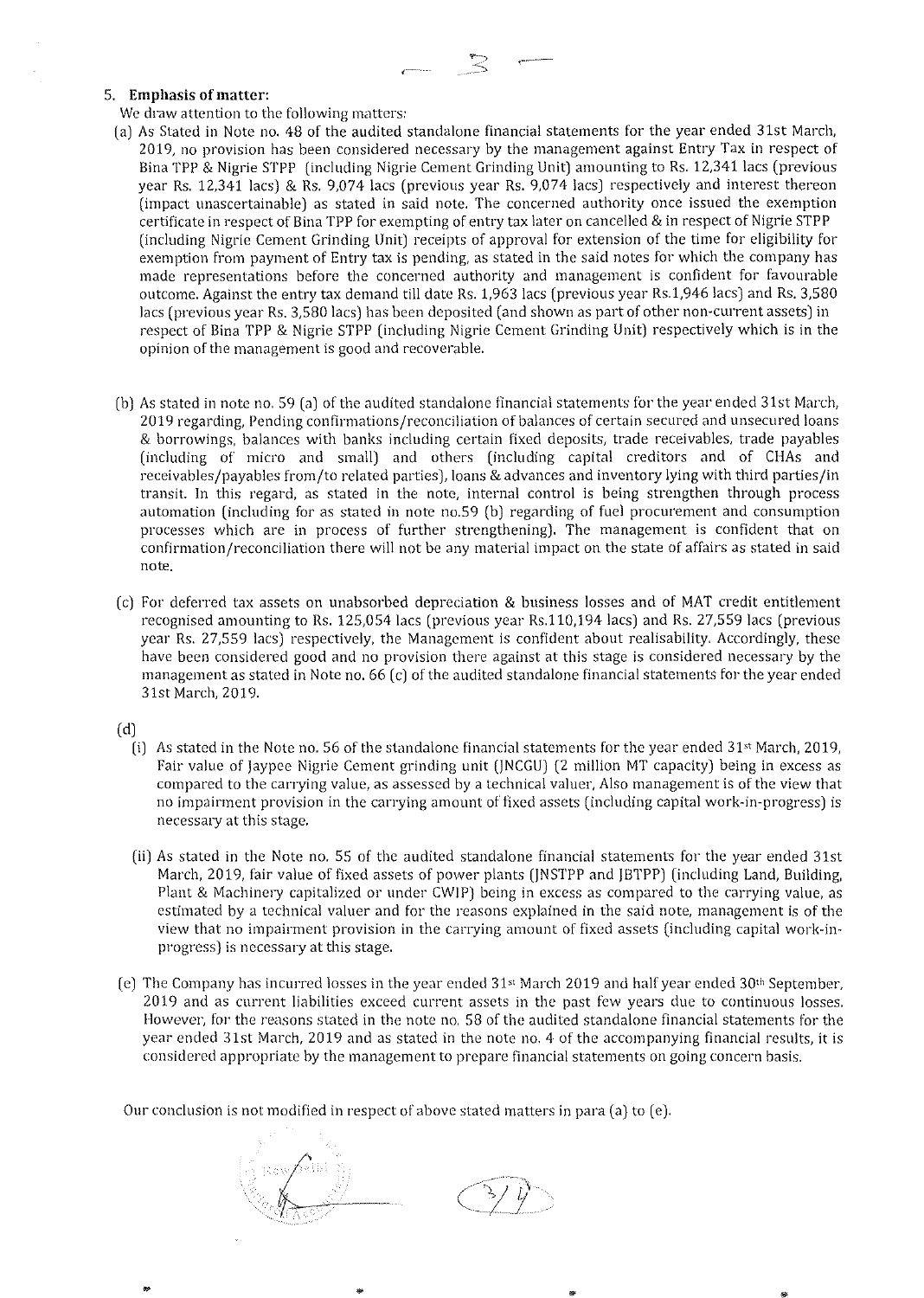

For LODHA & CO. Chartered Accountants Firm's Registration No. 301051E

 $\frac{1}{2}$ 

N.K. Lodha Partner Partiler<br>Membership No. 085155<br>Place: New Delhi<br>Dated:  $30 - 10$   $-201$   $9$ <br>UDIN:  $19085155$   $AAAA$   $DUS027$ 

。<br>在位 ethi

₩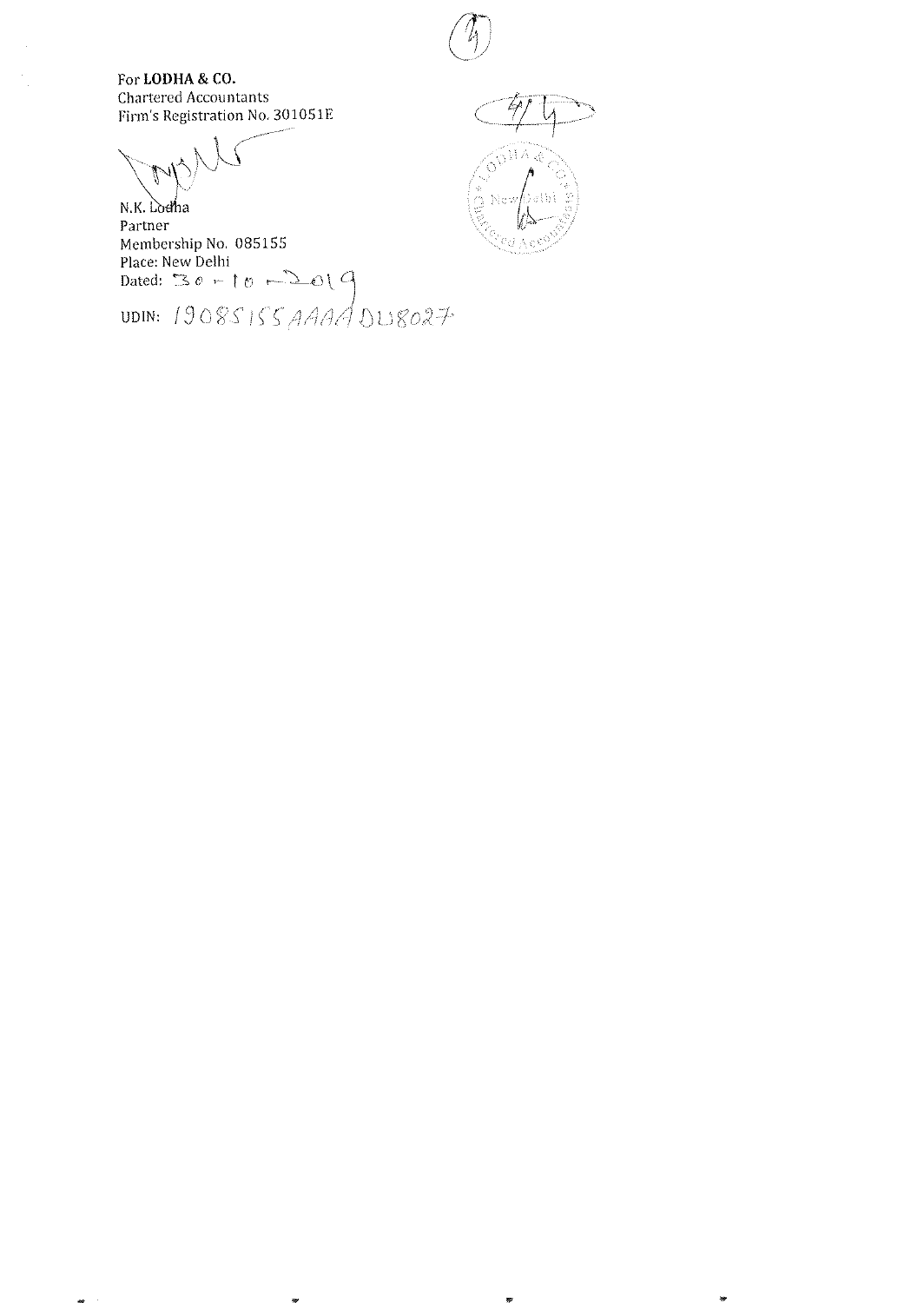

Independent Auditor's Report on Quarterly and Half year Unaudited Consolidated Financial Results of Jaiprakash Power Ventures Limited pursuant to the Regulation 33 of the SEBI (Listing Obligations and Disclosure Requirements) Regulations, 2015

To The Board of Directors of Jaiprakash Power Ventures Limited

- 1. We have reviewed the accompanying Statement of Consolidated Unaudited Financial Results of JAIPRAKASH POWER VENTURES LIMITED ("the Parent") and its subsidiaries (the Parent and its subsidiaries together referred to as "the Group") for the quarter and half year ended 30th September, 2019 ("the Statement"), being submitted by the Parent pursuant to the requirement of Regulation 33 of the SEBI (Listing Obligations and Disclosure Requirements) Regulations, 2015, as amended.
- 2. This Statement, which is the responsibility of the Parent's Management and approved by the Parent's **Board of Directors, has been prepared in accordance with the recognition and measurement principles**  laid down in Indian Accounting Standard 34 "Interim Financial Reporting" ("Ind AS 34"), prescribed under Section 133 of the Companies Act. 2013, and other accounting principles generally accepted in **India. Our responsibility is to express a conclusion on the Statement based on our review.**
- **3. We conducted our review of the Statement in accordance with the Standard on Review Engagements**  (SRE) 2410 "Review of Interim Financial Information Performed by the Independent Auditor of the Entity", issued by the Institute of Chartered Accountants of India. A review of interim financial **information consists of making inquiries, primarily of persons responsible for financial and accounting**  matters, and applying analytical and other review procedures. A review is substantially less in scope **than an audit conducted in accordance with Standards on Auditing and consequently does not enable us to obtain assurance that we would become aware of all significant matters that might be identified in an audit. Accordingly, we do not express an audit opinion.**

We also performed procedures in accordance with the circular issued by the SEBI under Regulation 33 (8) of the SEBI (Listing Obligations and Disclosure Requirements) Regulations, 2015, as amended, to the **extent applicable.** 

- 4. The Statement includes the results of the followings entities:
	- (i) Jaypee Powergrid Limited (JV Subsidiary);
	- (ii) Jaypee Arunachal Power Limited (JV SubSidiary);
	- (iii)Jaypee Meghalaya Power Limited;
	- **(iv)Sangam Power Generation Company Lirnited;**
	- (v) Bina Power Supply Limited.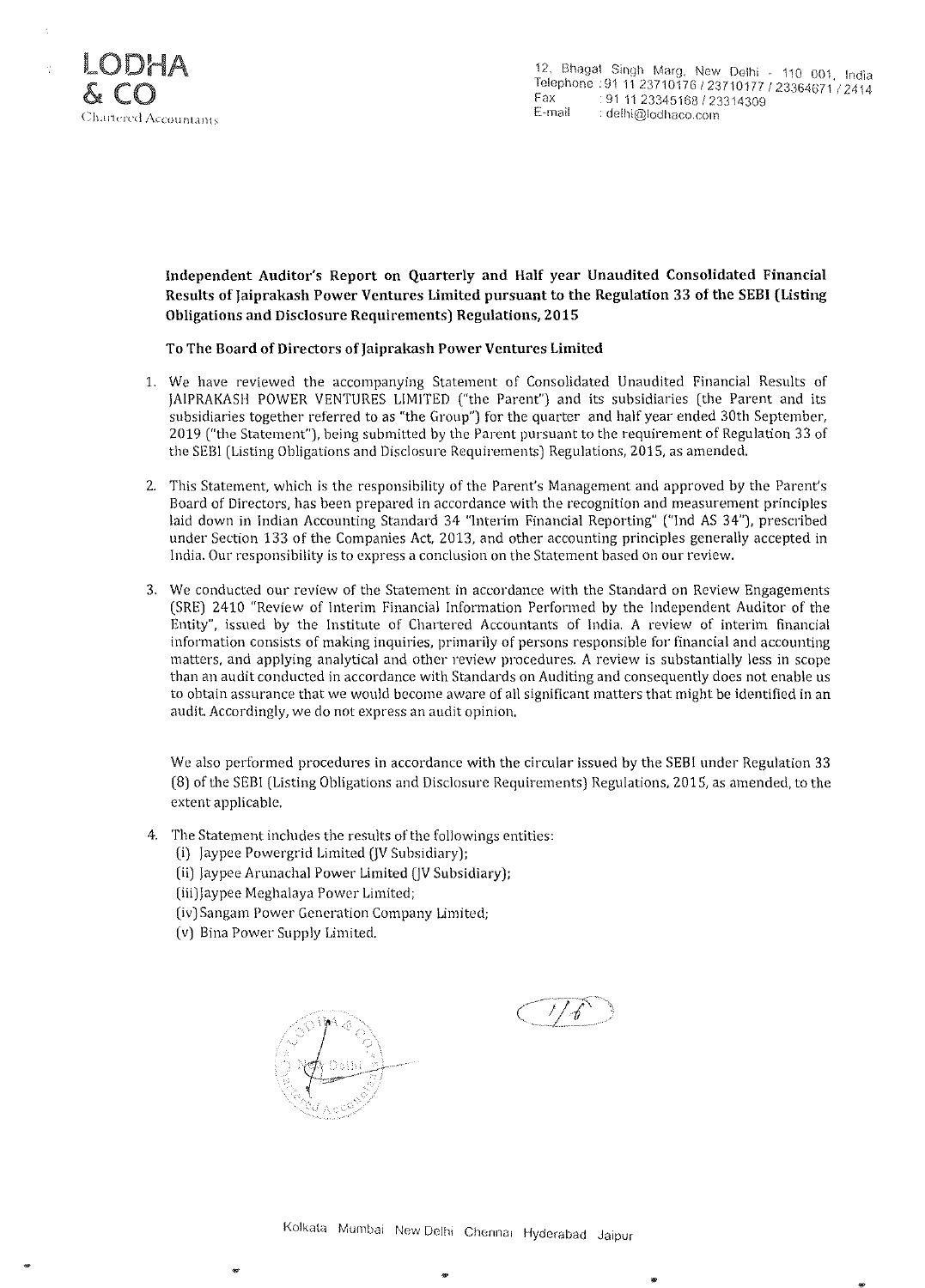#### 5. Basis of Qualified conclusion: **Attention is drawn to:**

(a) Note no 51 (b) of audited consolidated financial statements for the year ended 31st March, 2019 regarding invocation of the pledged shares of Prayagraj Power Generation Company Limited (PPGCL), erstwhile subsidiary of the Company, pledged by the Company in favour of the lenders of PPGCL, amounting to Rs. 292,800 lacs (previous year Rs. 292,800 lacs) (Including deferred tax asset and **Investment and loan components of compound financial instrument - Optionally Convertible Preference Shares) and consequent impact thereof not been accounted for. Consequent upon invocation of entire**  pledged shares, PPGCL ceased to be subsidiary of the Company w.e.f 18th December, 2017 and profit/(loss) post this date not been recorded in consolidated financial statements. Pending transfer of shares (by the Lenders) in favour of the interested party and final settlement with the lenders, no **provision has been made in these financial statements by the management.** 

**Further, in consolidated financial statements no impact has been carried out in this regard and total**  assets and liabilities of Rs.15,99,311 lacs (previous year Rs.15,99,311 lacs) & Rs. 14,39,365 lacs (previous year Rs. 14,39,365 lacs) respectively of PPGCL been considered and carried over in these financial statements (Footnote no. 5 (a) of financial results).

**As stated above, in the opinion of the management impact presently unascertainable. This matter was**  also qualified in Audit Report on the Financial Statements for the year ended 31" March 2019 and in quarter ended 30th June, 2019.

(b) As stated in note no. 43 (h) of audited consolidated financial statements for the year ended 31st March, 2019, the Company has given/provided corporate guarantees for loans granted by the lenders to jaiprakash Associates Limited (JAL) (the party to whom the company is an associate) and to PPGCL (erstwhile subsidiary of Company) of amounting to Rs. Rs.70,333 lacs (previous year Rs. 70,333 lacs) and Rs. 110,000 lacs (previous year Rs. Rs. 110,000 lacs) respectively for which fair valuation has not been done as per the applicable IND-AS as of 30<sup>th</sup> September, 2019 and also no provision against these **guarantees been made in these financial results. In the absence of fair valuation** of the **stated corporate guarantees, we are not able to ascertain the impact of the same on the financial results (Footnote no. 5**  (b) of accompanying financial results).

**As stated above, in the opinion of the management impact presently unascertainable. This matter was**  also qualified in Audit Report on the Financial Statements for the year ended 31<sup>st</sup> March 2019 and in quarter ended 30<sup>th</sup> June, 2019.

**(c) As stated in note no 51 (a)** of the **consolidated t1nancial statements, No provision for diminution in value**  of investment in beneficiary trust (Equity), jPVL Trust amounting to Rs. 198,594 lacs (previous year Rs.198,594 lacs), ("which in turn holding investment in the Company") has been made by the **management as in the opinion of the management such diminution is temporary [this to be read with footnote no. 4] in nature considering the intrinsic value of the assets, future prospects (impact unascertainable in the opinion** of the **management).** 

**Having regard to the above, rnanagement of the Company has concluded that no provision against**  diminution is necessary at this stage as stated in footnote no. 6 of the accompanying financial results.

**As stated above, in the opinion of the management impact presently unascertainable. This matter was**  also qualified in Audit Report on the Financial Statements for the year ended  $31<sup>st</sup>$  March 2019 and in quarter ended 30'" june,20 19.

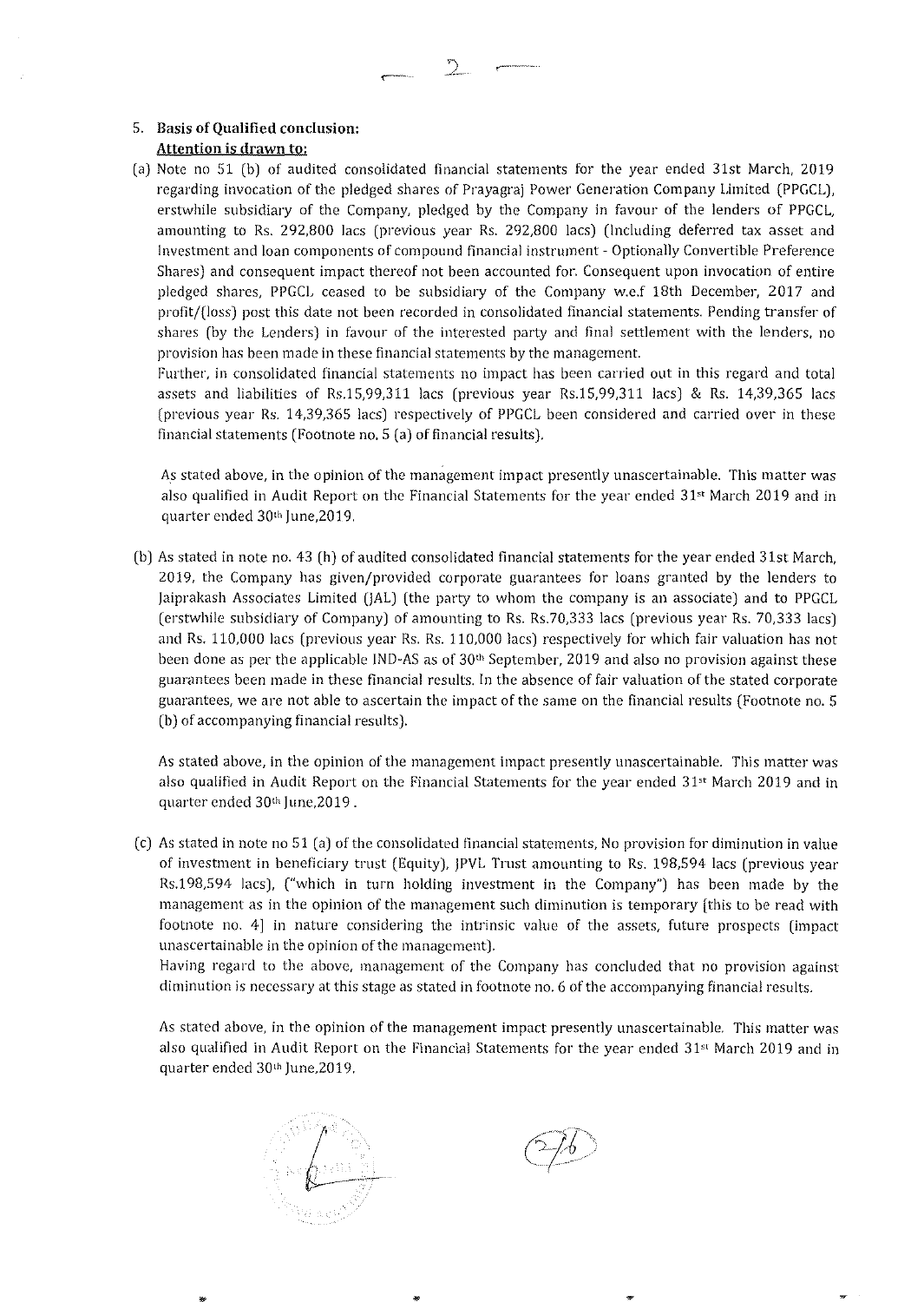- (d)
	- (i) Company has not provided for interest on outstanding Foreign Currency Convertible Bonds (FCCBs) amounting to Rs. 17,359 lacs (including Rs. 1,290 lacs and Rs. 1,239 lacs for quarter ended  $30<sup>th</sup>$ Septemebr,2019 and 30th june, 2019 respectively) and penal interest on certain loans of amounting to Rs. 14,446 lacs (including Rs. 1,214 lacs and Rs.2,655 lacs for quarter ended  $30<sup>th</sup>$  Septemebr,2019 and 30th june, 2019 respectively) [this is to be read with 55 (a) and 55 (c) of the audited consolidated financial statements for the year ended 31st March, 2019].[Footnote no. 8(a) and (c) of **accompanying financial results). Also, this to be read with note no. 8 of accompanying statement regarding non confirmation** of balances **of secured loans, banks, unsecured loans as stated in the said**  note. Had the interest provision been made the loss for the quarter ended and half year ended 30th September, 2019 of the Group would have increased by the above stated amount.

This matter was also qualified in Audit Report on the Financial Statements for the year ended  $31st$ March 2019 and in quarter ended 30<sup>th</sup> June, 2019.

- (ii) Company has not provided interest on unsecured loan of amounting to Rs. 14,071 lacs (including Rs. 2,274 lacs and Rs. 2,249 lacs for quarter ended 30<sup>th</sup> Septemebr, 2019 and 30th June, 2019 respectively) [this is to be read with note no 55 (b) of the audited consolidated financial statements for the year ended 31st March 2019]. Had the interest provision been made the loss for the quarter and half year ended 30th September, 2019 of the group would have increased by the above stated amount [Footnote **no.8 (b) accompanying financial results].**
- (e) In respect of Subsidiary Company, Sangam Power Generation Company Limited(SPGCL) Expenditure incurred during the construction and incidental for setting up of the project, Capital advances and Security Deposits (Non-Current other financial assets) in respect of project (project assets) have been **carried forward as 'Capital** Work~in-Process', **Capital advances and Security Deposits (Non-Current other**  financial assets) aggregating Rs. 10,804 lacs, Rs. 2,248 lacs and 3,003 lacs respectively. In view of circumstances discussed in the note (note no.  $51$  (c) of consolidated the financial statements for the year ended 31st March 2019 and read with note no. 7 of accompanying statement) including land being not in possession as stated in the said note, the Company ( the parent) had requested Uttar Pradesh Power Corporation Limited (UPPCL) to take over the project /company and refund of investment made by it Further, the Company has withdrawn all its undertakings given to UPPCL and lodged a claim of Rs. 115,722 lacs. Meanwhile UPERC vide its Order dated 28.06.2019 has allowed the claim of SPGCL for Rs.25,137 Lakhs along with interest @ 9% p.a. on Rs.14,925 Lakhs for the period from 11.04.2014 to 31.03.2019 and also directed U PPCL to immediately release Performance Bank Guarantee (Rs. 99 crore) to SPGCL and SPGCL to transfer the entire land in their possession to UPPCL. UPPCL has appealed against the said Order in APTEL and SPGCL has also filed counter appeal and Pending these, no provision, at this stage, has been considered necessary by the management in the carrying value of project assets under non- current assets for impairment. This indicates the existence of a material **uncertainty that cast significance doubt on the SPGCL ability to continue as Going concern and accordingly we are unable to comment on the consequential impact, if any, on the carrying value of such project assets and its impact on the consolidated financial results.**

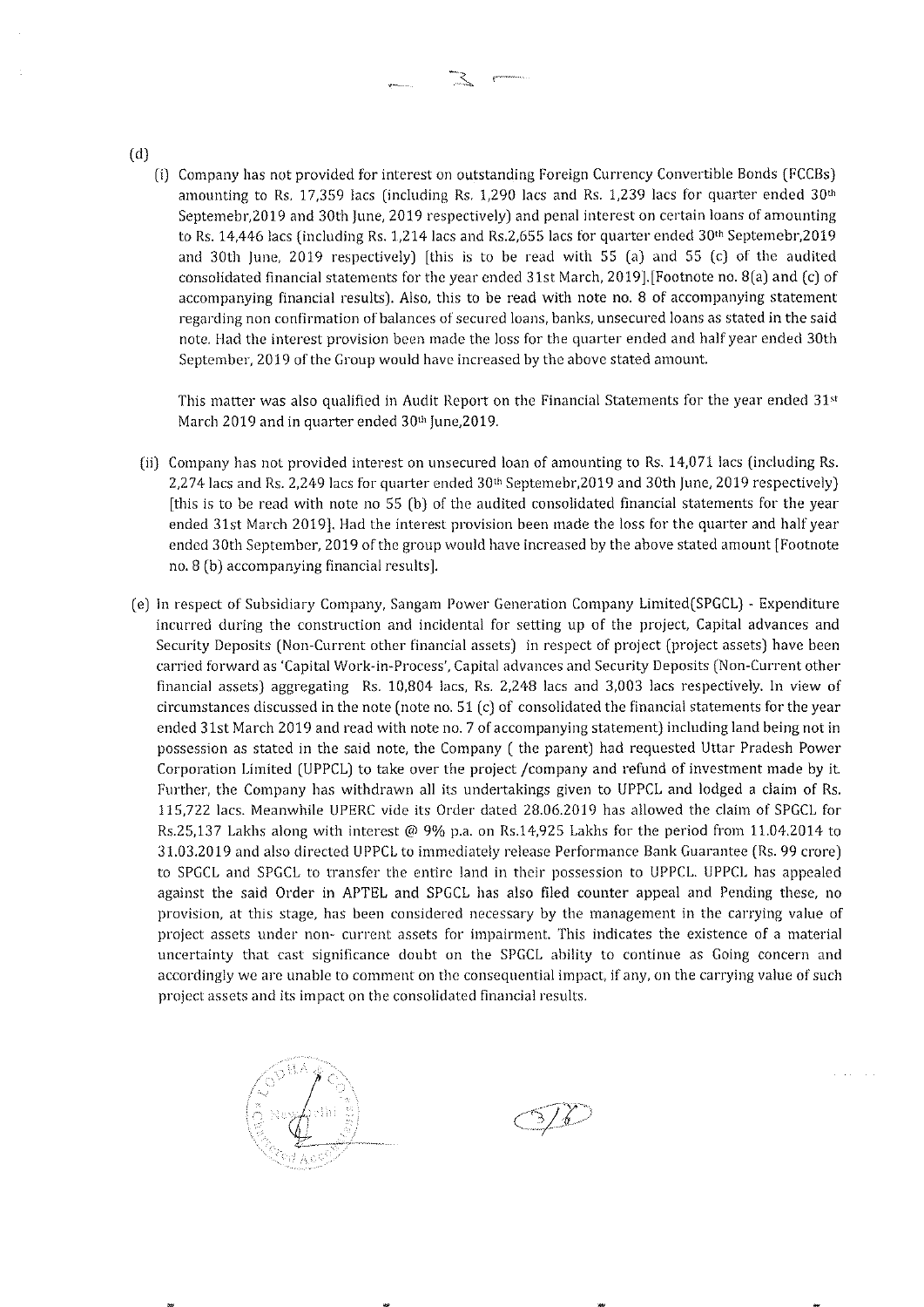As stated above, in the opinion of the management impact presently unascertainable, This matter was also qualified in Audit Report on the Financial Statements for the year ended 31" March 2019 and in quarter ended 30<sup>th</sup> June, 2019.

 $-1$ 

(I) Some of the lenders/banks have re-called loans (payback notices), however, pending implementation of resolution plan through Framework Agreement (FA) as stated in note no 4 of the accompanying financial results, current and non-current ciassiflcation of borrowings been done, by the management, without considering pay back notices (amount Rs. 176,945 lacs as stated in said note) [this is to be read with note no. 22.7 of the audited consolidated financial statements for the year ended 31st March 2019J.

This matter was also qualified in Audit Report on the Financial Statements for the year ended 31" March 2019 and in quarter ended 30<sup>th</sup> June, 2019.

#### 6. Qualified Conclusion:

Based on our review conducted and procedures performed as stated in paragraph 3 *above* and based on the consideration of the review reports of other auditors referred to in paragraph 8 below, except for the effects/ possible effects of our observation stated in Para 5 above (including non **quantification for the reasons stated therein) nothing has come to our attention** that causes us to believe that the accompanying Statement, prepared in accordance with the recognition and measurement principles laid down in the aforesaid Indian Accounting Standard and other accounting principles generally accepted in India, has not disclosed the information required to be disclosed in terms of Regulation 33 of the SEBI (Listing Obligations and Disclosure Requirements) Regulations, 2015, as amended, including the manner in which it is to be disclosed, or that it contains any material misstatement.

#### 7. Emphasis of matter:

We draw attention to the following matters:

- (a) As Stated in Note no. 46 of the audited consolidated financial statements for the year ended 31st March, 2019, no provision has been considered necessary by the management against Entry Tax in respect of Bina TPP & Nigrie STPP (including Nigrie Cement Grinding Unit) of amounting to Rs. 12,341 lacs (previous year Rs. 12,341 lacs) & Rs. 9,074 lacs (previous year Rs.9,074 lacs) respectively and interest thereon (impact unascertainable) as stated in said note, The concerned authority once issued the exemption certificate in respect of Bina TPP for exempting of entry tax later on cancelled & in respect of Nigrie STPP (including Nigrie Cement Grinding Unit) receipts of approval for extension of the time for eligibility for exemption from payment of Entry tax is pending, as stated in the said notes for which the company has made representations before the concerned authority and management is confident for favourable outcome. Against the entry tax demand till date Rs. 1,963 lacs (previous year Rs.1,946 lacs) and Rs. 3,580 lacs (previous year Rs. 3,580 lacs) has been deposited (and shown as part of other noncurrent assets) in respect of Bina TPP & Nigrie STPP (including Nigrie Cement Grinding Unit) respectively which is in the opinion of the management is good and recoverable,
- (b) As stated in note no. 57 (a) of the audited consolidated financial statements for the year ended 31st March, 2019 regarding, Pending confirmations/reconciliation of balances of certain secured and unsecured loans & borrowings, balances with banks including certain fixed deposits, trade receivables, trade payables (including of micro and small) and others (including capital creditors and of CHAs and receivables/payables from/to related parties), loans & advances, deferred tax and inventory lying with third parties/in transit. In this regard, as stated in the note, internal control is being strengthen through

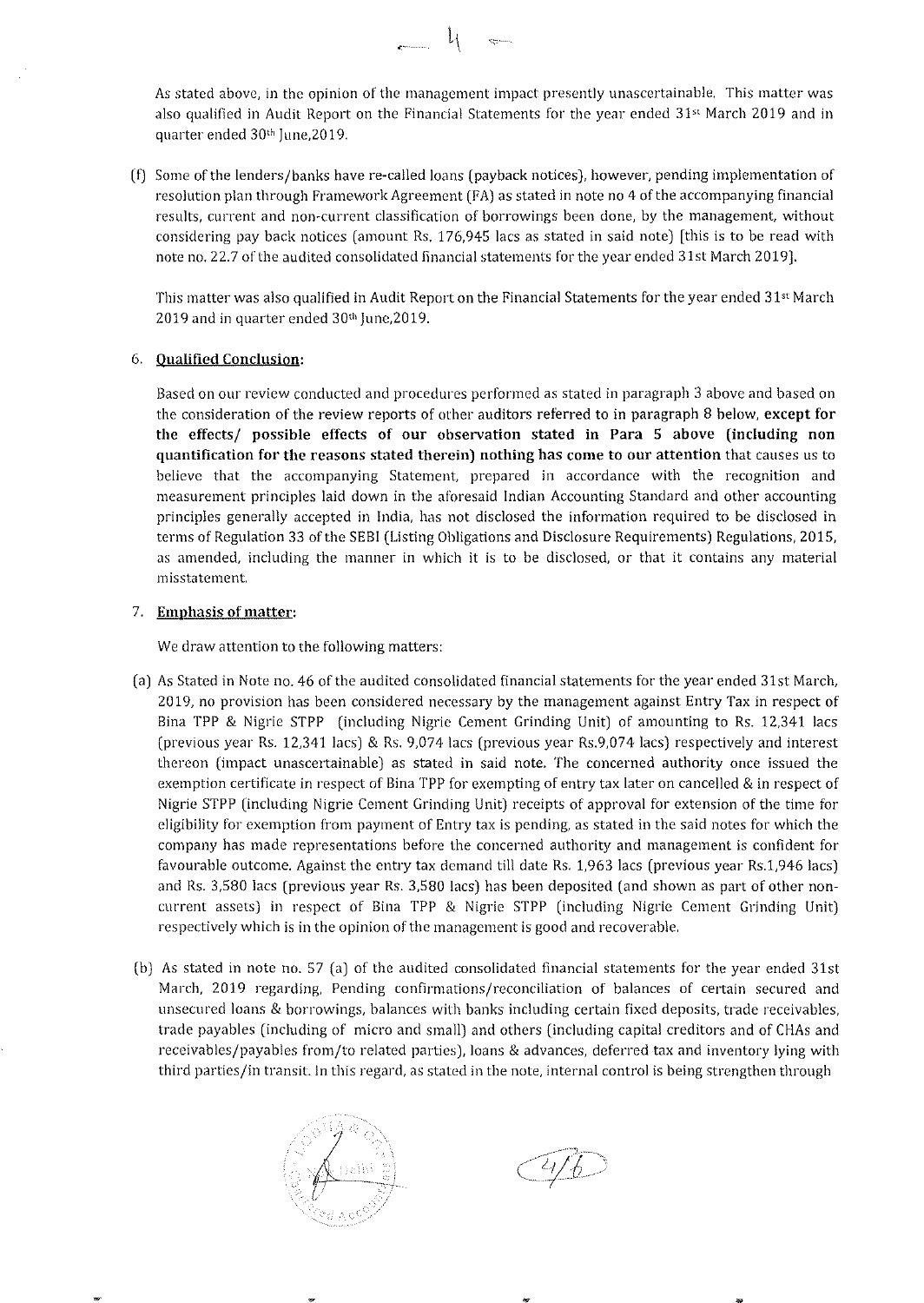**process automation (including for as stated in note no.57 (b) regarding of fuel procurement and consumption processes which are in process of further strengthening). The management is confident that on confirmation/reconciliation there will not be any material impact on the state of affairs as stated in the said note.** 

 $\sim$   $\sim$ 

(c) For deferred tax assets on unabsorbed depreciation & business losses and of MAT credit entitlement recognised amounting to Rs. 125,054 lacs (previous year Rs. 110,194 lacs) and Rs. 27,559 lacs (previous year Rs. 27,559 lacs) respectively, the Management is confident about realisability. Accordingly, these **have been considered good and no provision there against at this stage is considered necessary by the management as stated in Note no. 62 of the audited consolidated financial statements for the year ended**  31st March, 2019.

(d)

- (i) As stated in the Note no. 54 of the consolidated financial statements for the year ended  $31<sup>st</sup>$  March 2019, Fair value of Jaypee Nigrie Cement grinding unit (jNCGU) (2 million MT capacity) being in **excess as compared to the carrying value, as assessed by a technical valuer, Also management is** of the view that no impairment provision in the carrying amount of fixed assets (including capital work-inprogress) is necessary at this stage.
- (ii) As stated in the Note no. 53 of the audited consolidated financial statements for the year ended 31st March, 2019, fair value of fixed assets of power plants (jNSTPP and JBTPP) (including Land, Building, Plant & Machinery capitalized or under CWIP) being in excess as compared to the carrying value, as **estimated by a technical valuer and for the reasons explained in the said note, management is of the**  view that no impairment provision in the carrying amount of fixed assets (including capital work-inprogress) is necessary at this stage.
- (e) The Company has incurred losses in the year ended 31st March 2019 and half year ended 30th **September, 2019 and as current liabilities exceed current assets in the past few years due to continuous losses. However, for the reasons stated in the note no. 56 of the audited consolidated financial statements for the year ended 31st March, 2019 and as stated in the note no. 4 of the accompanying financial results, it is considered appropriate by the management to prepare financial statements on going concern basis.**

Our conclusion is not modified for matters stated in para (a) to (e).

#### **(fJ Uncertainty on the going concern - of Subsidiary Companies:**

- (i) Jaypee Arunachal Power Limited (jAPL) is waiting for statutory clearances to commence operations and is completely dependent on its holding company for meeting its day to day obligations. These conditions **indicate the existence of a material uncertainty that may cast significant doubt about the company's**  ability to continue as a going concern. However, the financial statements of the JAPL have been prepared by the management on a going concern basis [also to read with Note no. 64(i) of the audited consolidated financial statements for the year ended 31st March, 2019].
- (ii) Jaypee Meghalaya Power Limited (JMPL) is waiting for statutory clearances to commence operations and is completely dependent on its holding company for meeting its day to day obligations. These **conditions indicate the existence of a material uncertainty that may cast significant doubt about the company's ability to continue as a going concern. However, the financial statements of the JMPL have**  been prepared by the management on a going concern basis [also to read with Note no. 64(ii) of the audited consolidated financial statements for the year ended 31st March, 2019].